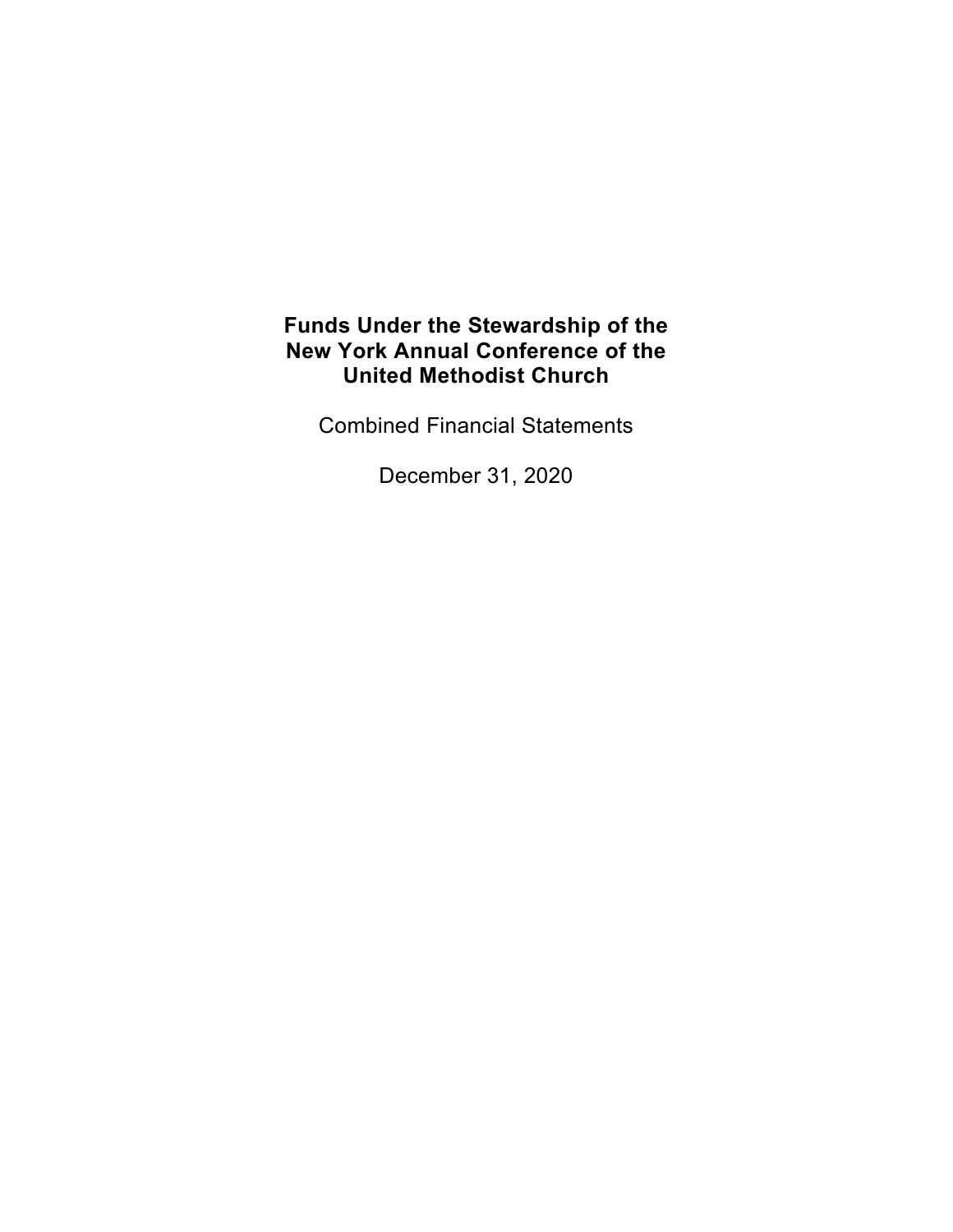

#### **Independent Auditors' Report**

**Board of Trustees Funds Under the Stewardship of the New York Annual Conference of the United Methodist Church White Plains, New York** 

We have audited the accompanying combined financial statements of the Funds Under the Stewardship of the New York Annual Conference of the United Methodist Church, which comprise the combined statement of financial position as of December 31, 2020, and the related combined statements of activities, functional expenses and cash flows for the year then ended, and the related notes to the combined financial statements.

### *Management's Responsibility for the Combined Financial Statements*

Management is responsible for the preparation and fair presentation of these combined financial statements in accordance with accounting principles generally accepted in the United States of America; this includes the design, implementation, and maintenance of internal control relevant to the preparation and fair presentation of combined financial statements that are free from material misstatement, whether due to fraud or error.

#### *Auditors' Responsibility*

Our responsibility is to express an opinion on these combined financial statements based on our audit. We conducted our audit in accordance with auditing standards generally accepted in the United States of America. Those standards require that we plan and perform the audit to obtain reasonable assurance about whether the combined financial statements are free from material misstatement.

An audit involves performing procedures to obtain audit evidence about the amounts and disclosures in the combined financial statements. The procedures selected depend on the auditors' judgment, including the assessment of the risks of material misstatement of the combined financial statements, whether due to fraud or error. In making those risk assessments, the auditor considers internal control relevant to the entity's preparation and fair presentation of the combined financial statements in order to design audit procedures that are appropriate in the circumstances, but not for the purpose of expressing an opinion on the effectiveness of the entity's internal control. Accordingly, we express no such opinion. An audit also includes evaluating the appropriateness of accounting policies used and the reasonableness of significant accounting estimates made by management, as well as evaluating the overall presentation of the combined financial statements.

We believe that the audit evidence we have obtained is sufficient and appropriate to provide a basis for our qualified audit opinion.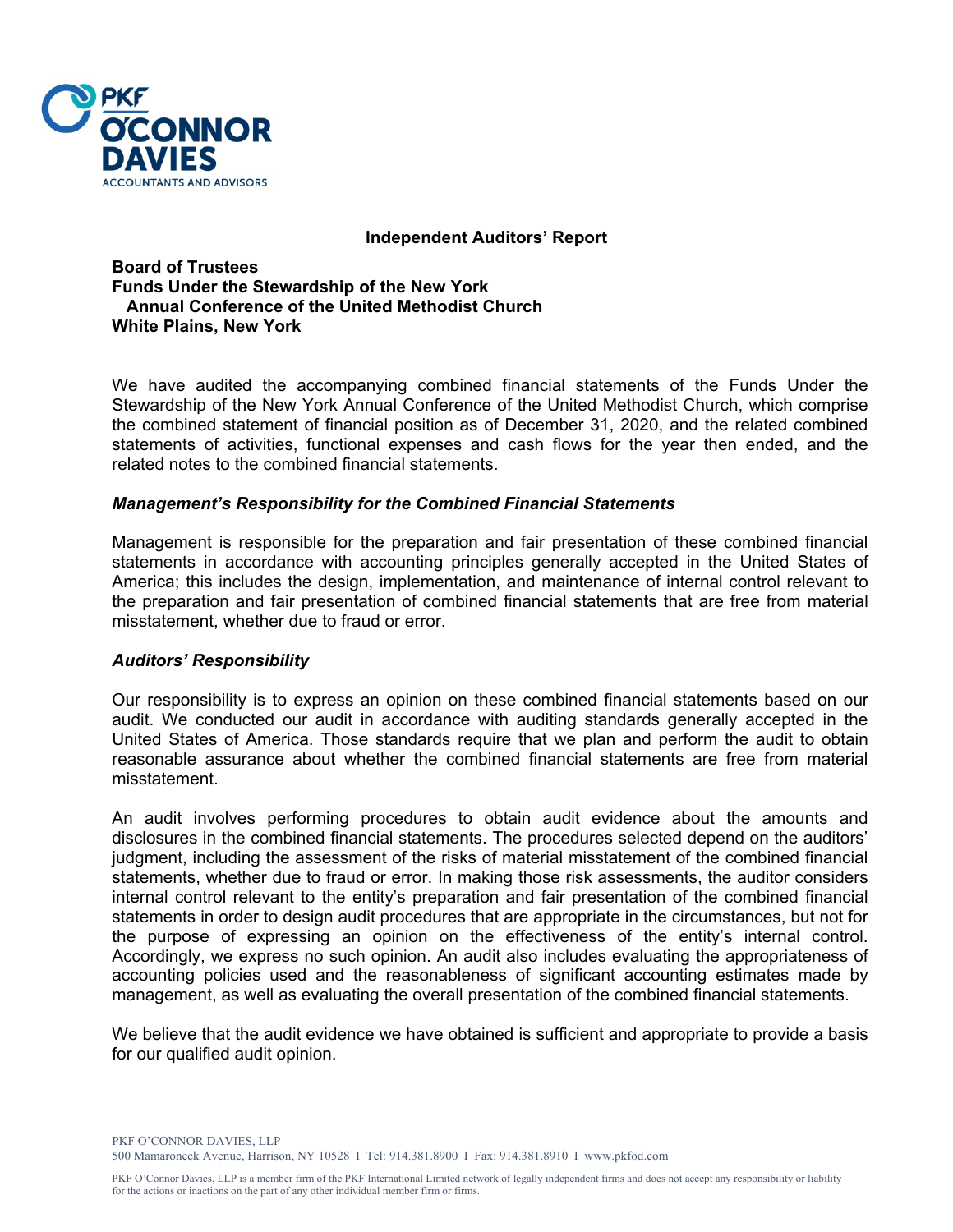Page 2

#### *Basis for Qualified Opinion*

As more fully described in Note 3 to the combined financial statements, the NYAC has not recorded the funded status of its postretirement benefit plan in the combined financial statements, which in our opinion, should be recognized to conform with accounting principles generally accepted in the United States of America. If the funded status of the postretirement benefit plan was accounted for properly, liabilities would be increased by \$26,130,457 and net assets would be decreased by the same amount as of December 31, 2020. The effect on the combined statements of activities and cash flows has not been determined.

#### *Qualified Opinion*

In our opinion, except for the effects of not recording the accumulated postretirement benefit obligation in the combined financial statements at the present value of the anticipated actuarial cost of the health benefits for retirees and related benefit expense as discussed in the Basis for Qualified Opinion paragraph, the combined financial statements referred to in the first paragraph present fairly, in all material respects, the combined financial position of the New York Annual Conference as of December 31, 2020, and the results of its operations and its cash flows for the year then ended in accordance with accounting principles generally accepted in the United States of America.

#### *Report on Summarized Comparative Information*

We have previously audited the NYAC's December 31, 2019 combined financial statements, and for the reason discussed in the basis for qualified opinion on the 2020 combined financial statements we also expressed a qualified audit opinion on those 2019 audited combined financial statements in our report dated June 23, 2020. In our opinion, the summarized comparative information presented herein as of and for the year ended December 31, 2019 is consistent, in all material respects, with the audited combined financial statements from which it has been derived.

#### *Report on Supplemental Information*

Our audit was conducted for the purpose of forming an opinion on the combined financial statements as a whole. The supplemental information on pages 22 and 23 is presented for purposes of additional analysis and is not a required part of the combined financial statements. Such information is the responsibility of management and was derived from and relates directly to the underlying accounting and other records used to prepare the combined financial statements. The information has been subjected to the auditing procedures applied in the audit of the combined financial statements and certain additional procedures, including comparing and reconciling such information directly to the underlying accounting and other records used to prepare the combined financial statements or to the combined financial statements themselves, and other additional procedures in accordance with auditing standards generally accepted in the United States of America. In our opinion, except for the effects of the matter described in the Basis for Qualified Opinion paragraph, the information is fairly stated in all material respects in relation to the combined financial statements as a whole. The 2019 supplementary information on pages 22 and 23, as previously discussed in the Report on Summarized Comparative Information paragraph, was subjected to the auditing procedures applied in our audit of the 2019 basic combined financial statements. In our opinion, except for the reason discussed in the basis for qualified opinion on the 2020 financial statement, the 2019 supplementary information is fairly stated in all material respects in relation to the financial statements from which it has been derived.

PKF O'Connor Davies, LLP

Harrison, New York June 22, 2021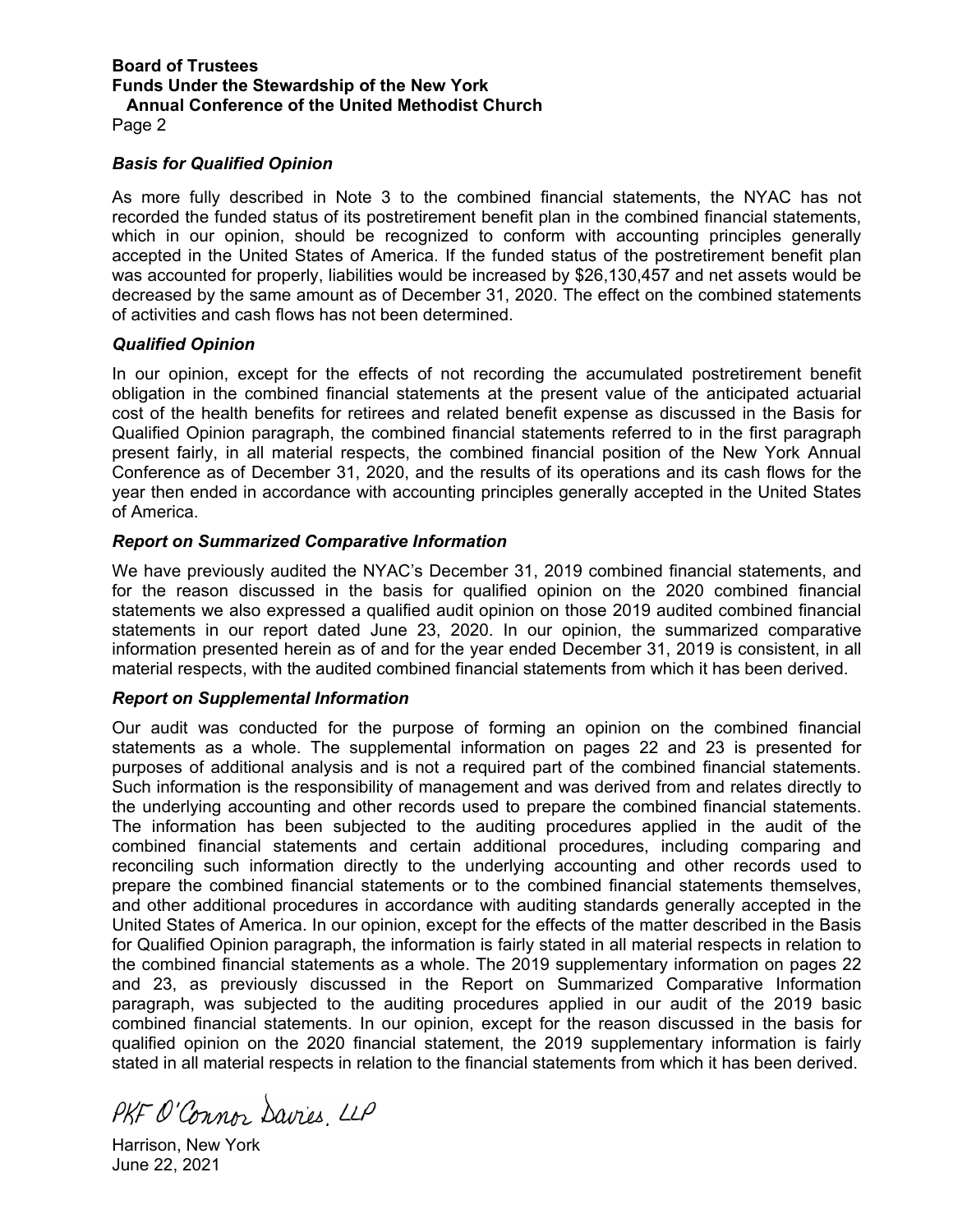## Combined Statement of Financial Position December 31, 2020 (with comparative amounts at December 31, 2019)

|                                                     | 2020             |    | 2019       |
|-----------------------------------------------------|------------------|----|------------|
| <b>ASSETS</b>                                       |                  |    |            |
| Cash                                                | \$<br>2,930,761  | \$ | 3,207,032  |
| Investments                                         | 50,600,748       |    | 41,710,040 |
| Church apportionments receivable                    | 94,547           |    | 63,315     |
| Accounts receivable, net                            | 271,022          |    | 67,090     |
| Prepaid expenses and other assets                   | 354,330          |    | 632,753    |
| Parish development loans receivable, net            | 778,572          |    | 968,055    |
| Property and equipment, net                         | 8,090,526        |    | 8,702,263  |
|                                                     | \$<br>63,120,506 | S  | 55,350,548 |
| <b>LIABILITIES AND NET ASSETS</b>                   |                  |    |            |
| Liabilities                                         |                  |    |            |
| Church apportionments designated for future periods | \$<br>58,882     | \$ | 126,314    |
| Accounts payable and accrued expenses               | 1,001,330        |    | 1,820,737  |
| Deferred revenue                                    | 71,815           |    | 67,561     |
| Loan payable - Wesleyan Investive                   | 10,724           |    | 101,240    |
| Loan payable - U.S. Small Business Administration   | 595,740          |    | 611,631    |
| <b>Total Liabilities</b>                            | 1,738,491        |    | 2,727,483  |
| <b>Net Assets</b>                                   |                  |    |            |
| Without donor restrictions                          | 49,467,358       |    | 42,086,812 |
| With donor restrictions                             | 11,914,657       |    | 10,536,253 |
| <b>Total Net Assets</b>                             | 61,382,015       |    | 52,623,065 |
|                                                     | \$<br>63,120,506 | \$ | 55,350,548 |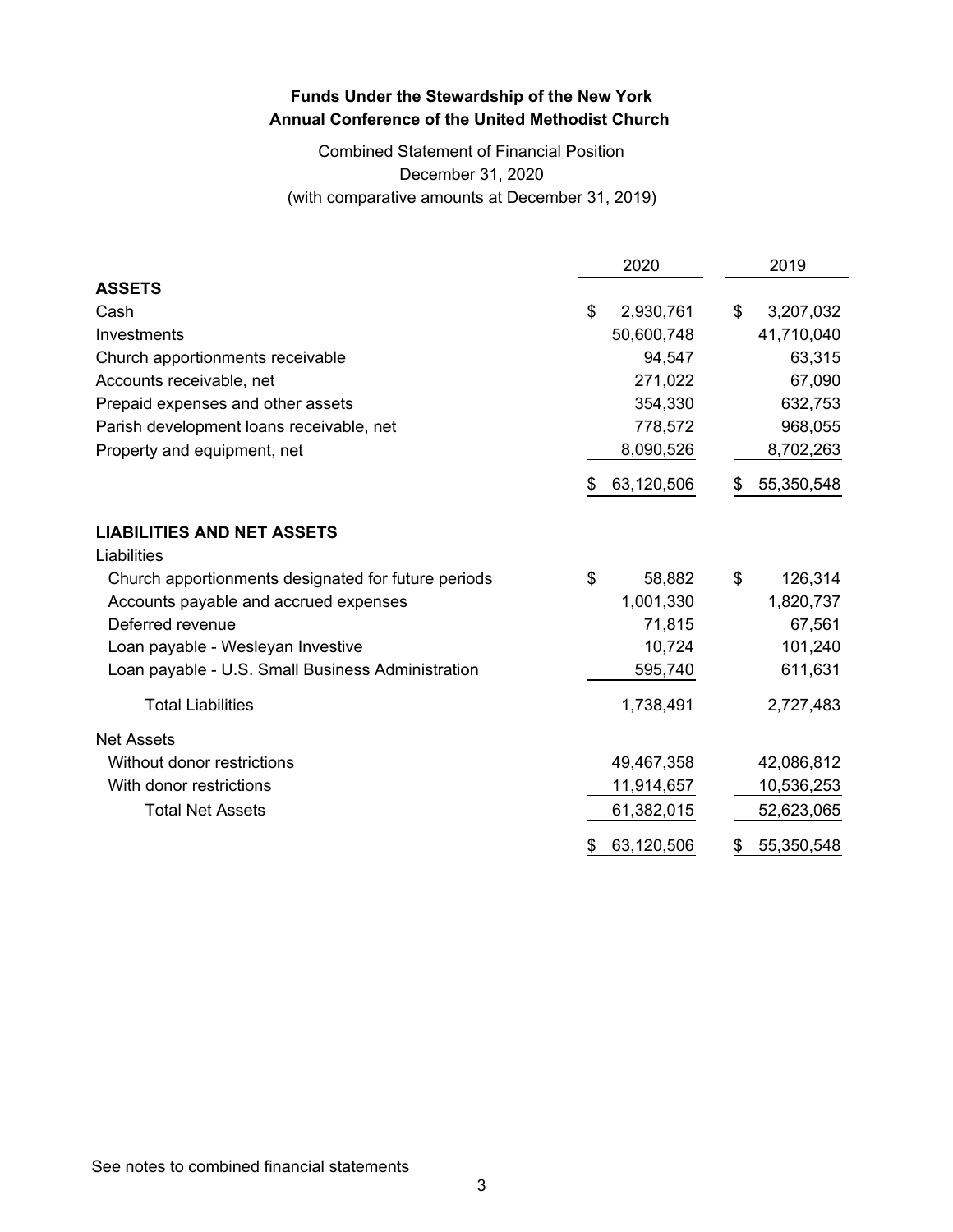Combined Statement of Activities Year Ended December 31, 2020 (with summarized totals for the year ended December 31, 2019)

|                                       | <b>Without Donor</b> | <b>With Donor</b> | 2020             | 2019            |  |
|---------------------------------------|----------------------|-------------------|------------------|-----------------|--|
|                                       | Restrictions         | Restrictions      | Total            | Total           |  |
| <b>SUPPORT AND REVENUE</b>            |                      |                   |                  |                 |  |
| Church apportionments                 | \$<br>1,962,805      | 4,802,171<br>\$   | \$<br>6,764,976  | 7,368,754<br>\$ |  |
| Designated benevolences               |                      | 987,622           | 987,622          | 791,653         |  |
| Fees and reimbursements               | 105,434              |                   | 105,434          | 380,468         |  |
| Grants and contributions              | 1,755,616            | 19,500            | 1,775,116        | 61,360          |  |
| Retreat                               | 189,388              |                   | 189,388          | 1,501,813       |  |
| Store sales                           | 3,929                |                   | 3,929            | 2,564           |  |
| Investment return, net                | 5,701,871            | 1,424,711         | 7,126,582        | 7,022,981       |  |
| Interest                              | 46,212               |                   | 46,212           | 60,604          |  |
| Other                                 | 963                  |                   | 963              | 2,723           |  |
| Gain on sale of properties            | 2,709,710            |                   | 2,709,710        | 121,552         |  |
| Net assets released from restrictions | 5,855,600            | (5,855,600)       |                  |                 |  |
| <b>Total Support and Revenue</b>      | 18,331,528           | 1,378,404         | 19,709,932       | 17,314,472      |  |
| <b>EXPENSES</b>                       |                      |                   |                  |                 |  |
| Program services                      | 7,139,855            |                   | 7,139,855        | 7,751,519       |  |
| Management and general                | 3,811,127            |                   | 3,811,127        | 4,808,343       |  |
| <b>Total Expenses</b>                 | 10,950,982           |                   | 10,950,982       | 12,559,862      |  |
| Change in Net Assets                  | 7,380,546            | 1,378,404         | 8,758,950        | 4,754,610       |  |
| <b>NET ASSETS</b>                     |                      |                   |                  |                 |  |
| Beginning of year                     | 42,086,812           | 10,536,253        | 52,623,065       | 47,868,455      |  |
| End of year                           | 49,467,358<br>\$     | \$11,914,657      | 61,382,015<br>\$ | \$52,623,065    |  |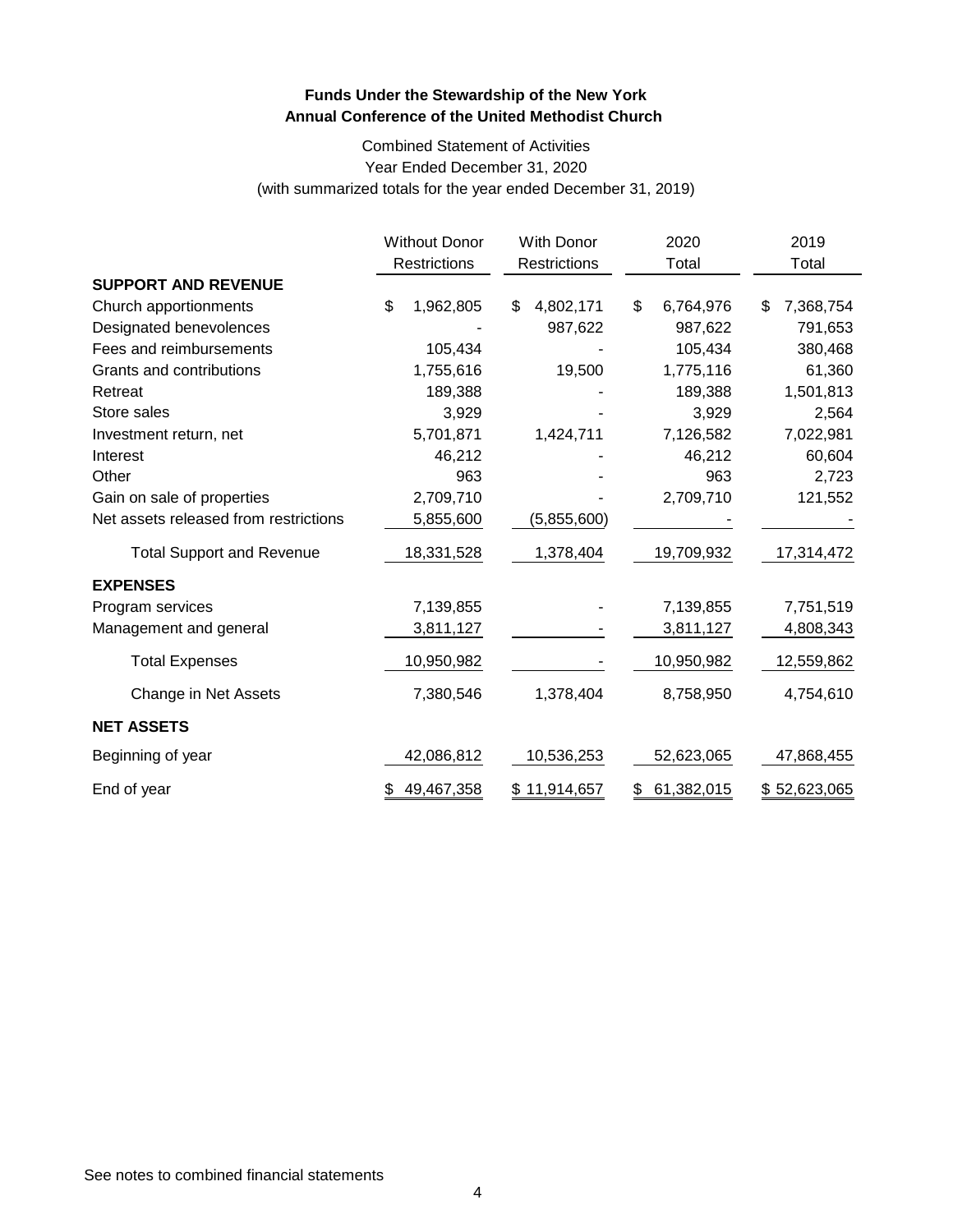#### **Funds Administered by the Board of Trustees of the New York Annual Conference of the United Methodist Church**

Statement of Functional Expenses

Year Ended December 31, 2020

(with summarized totals for the year ended December 31, 2019)

|                                           | <b>Program Services</b> |            |    |                     |                              |                           |                  |                  |
|-------------------------------------------|-------------------------|------------|----|---------------------|------------------------------|---------------------------|------------------|------------------|
|                                           | <b>CCFA</b>             | <b>BOT</b> |    | Camping<br>Ministry | Total<br>Program<br>Services | Management<br>and General | 2020<br>Total    | 2019<br>Total    |
|                                           |                         |            |    |                     |                              |                           |                  |                  |
| <b>Salaries</b>                           | 188,975<br>S            | \$         | S  | 201,461             | \$<br>390,436                | \$<br>2,726,825           | \$<br>3,117,261  | \$<br>2,963,952  |
| Benefits and payroll taxes                | 694,122                 |            |    | 120,414             | 814,536                      | 388,016                   | 1,202,552        | 1,459,360        |
| Church apportionments                     | 1,799,291               |            |    |                     | 1,799,291                    |                           | 1,799,291        | 1,804,042        |
| Designated benevolences                   | 401,391                 |            |    |                     | 401,391                      |                           | 401,391          | 123,811          |
| Grants and distributions                  | 474,725                 | 39,500     |    |                     | 514,225                      |                           | 514,225          | 139,209          |
| <b>Bad debts</b>                          | 140,807                 |            |    |                     | 140,807                      |                           | 140,807          | 574,016          |
| Fees and reimbursements                   |                         |            |    |                     |                              | 210,843                   | 210,843          | 167,803          |
| Retiree health reimbursment account       | 1,119,449               |            |    |                     | 1,119,449                    |                           | 1,119,449        | 1,121,454        |
| Scholarships                              | 79,597                  |            |    | 1,100               | 80,697                       |                           | 80,697           | 124,618          |
| Other program expenses                    | 231,189                 |            |    | 28,628              | 259,817                      |                           | 259,817          | 831,936          |
| Office and administrative                 |                         |            |    | 26,104              | 26,104                       |                           | 26,104           | 89,745           |
| Rent - equipment                          | 5,292                   |            |    |                     | 5,292                        | 33,398                    | 38,690           | 54,297           |
| Rent - clergy housing                     | 132,402                 |            |    |                     | 132,402                      |                           | 132,402          | 127,847          |
| Clergy expenses                           | 171,800                 |            |    |                     | 171,800                      | 55,000                    | 226,800          | 316,395          |
| Telephone                                 |                         |            |    | 7,604               | 7,604                        | 48,970                    | 56,574           | 68,684           |
| Insurance                                 |                         |            |    | 134,336             | 134,336                      | 40,272                    | 174,608          | 151,270          |
| Utilities and fuel                        | 173,495                 |            |    | 62,848              | 236,343                      | 40,556                    | 276,899          | 265,660          |
| Conferences, meetings and education       | 9,091                   |            |    |                     | 9,091                        | 39,464                    | 48,555           | 286,455          |
| Travel and auto expenses                  |                         |            |    | 9,785               | 9,785                        |                           | 9,785            | 49,344           |
| Equipment expenses                        | 54,336                  |            |    |                     | 54,336                       | 39,386                    | 93,722           | 189,277          |
| Professional fees                         | 31,452                  |            |    | 12,720              | 44,172                       | 61,084                    | 105,256          | 312,084          |
| Property repairs and maintenance          | 14,672                  |            |    | 51,238              | 65,910                       | 55,986                    | 121,896          | 403,098          |
| Interest                                  | 3,016                   |            |    | 18,319              | 21,335                       |                           | 21,335           | 25,801           |
| Postage, printing and supplies            | 3,768                   |            |    |                     | 3,768                        | 27,346                    | 31,114           | 134,440          |
| Store purchases                           |                         |            |    | 3,007               | 3,007                        |                           | 3,007            | 26,375           |
| Miscellaneous expenses                    | 6,031                   |            |    | 107                 | 6,138                        | 43,981                    | 50,119           | 62,136           |
| <b>Total Expenses Before Depreciation</b> | 5,734,901               | 39,500     |    | 677,671             | 6,452,072                    | 3,811,127                 | 10,263,199       | 11,873,109       |
| Depreciation                              | 16,974                  | 472,884    |    | 197,925             | 687,783                      |                           | 687,783          | 686,753          |
| <b>Total Expenses</b>                     | \$5,751,875             | \$512,384  | \$ | 875,596             | \$7,139,855                  | \$<br>3,811,127           | \$<br>10,950,982 | \$<br>12,559,862 |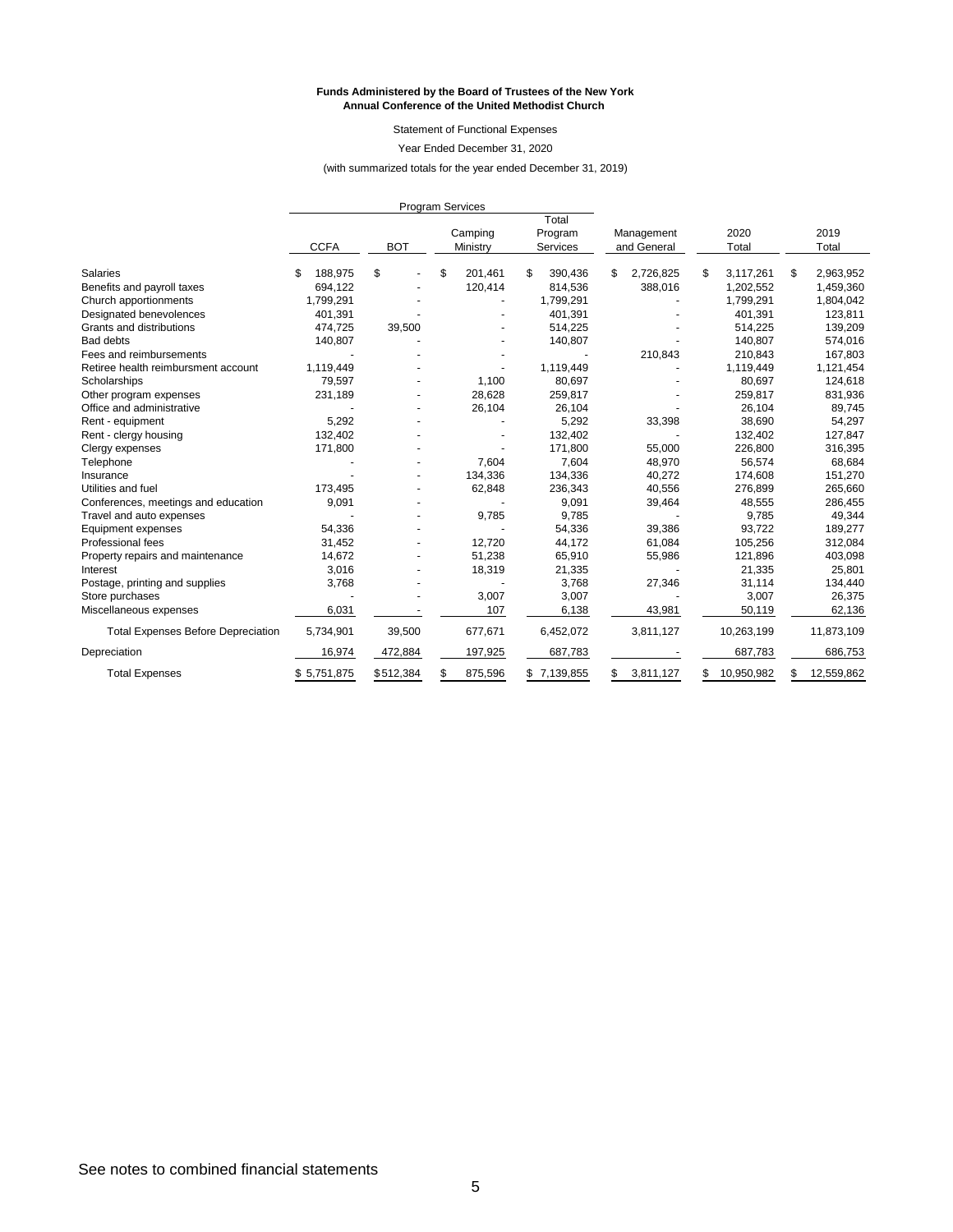Combined Statement of Cash Flows

Year Ended December 31, 2020

(with summarized totals for the year ended December 31, 2019)

|                                                          | 2020            |    | 2019          |
|----------------------------------------------------------|-----------------|----|---------------|
| <b>CASH FLOWS FROM OPERATING ACTIVITIES</b>              |                 |    |               |
| Change in net assets                                     | \$<br>8,758,950 | S  | 4,754,610     |
| Adjustment to reconcile change in net assets to net cash |                 |    |               |
| from operating activities                                |                 |    |               |
| Realized and unrealized gains on investments             | (7,068,457)     |    | (7,012,140)   |
| Gain on sale of properties                               | (2,709,710)     |    | (121, 552)    |
| Depreciation                                             | 687,783         |    | 686,753       |
| Provision for bad debts                                  | 140,807         |    | 574,016       |
| Net change in operating assets and liabilities           |                 |    |               |
| Church apportionments receivable                         | (31, 232)       |    | 20,986        |
| Accounts receivable                                      | (257, 506)      |    | (106, 225)    |
| Prepaid expenses and other assets                        | 278,423         |    | (288, 992)    |
| Parish development loans receivable                      | 102,250         |    | (54, 155)     |
| Church apportionments designated for future periods      | (67, 432)       |    | (54, 804)     |
| Accounts payable and accrued expenses                    | (819, 407)      |    | 208,780       |
| Deferred revenue                                         | 4,254           |    | 15,867        |
| Net Cash from Operating Activities                       | (981, 277)      |    | (1,376,856)   |
| <b>CASH FLOWS FROM INVESTING ACTIVITIES</b>              |                 |    |               |
| Proceeds from sale of investments                        | 2,876,708       |    | 9,520,437     |
| Purchase of investments                                  | (4,698,959)     |    | (7, 343, 108) |
| Proceeds from sale of property                           | 2,709,710       |    | 121,552       |
| Property and equipment acquisitions                      | (76, 046)       |    | (235, 993)    |
| Net Cash from Investing Activities                       | 811,413         |    | 2,062,888     |
| <b>CASH FLOWS FROM FINANCING ACTIVITIES</b>              |                 |    |               |
| Repayment of capital lease obligations                   |                 |    | (4, 756)      |
| Repayment of loans payable                               | (106, 407)      |    | (98, 174)     |
| Net Cash from Financing Activities                       | (106, 407)      |    | (102, 930)    |
| Net Change in Cash                                       | (276, 271)      |    | 583,102       |
| <b>CASH</b>                                              |                 |    |               |
| Beginning of year                                        | 3,207,032       |    | 2,623,930     |
| End of year                                              | \$<br>2,930,761 | \$ | 3,207,032     |
| SUPPLEMENTAL CASH FLOW INFORMATION                       |                 |    |               |
| Interest paid                                            | \$<br>21,335    | \$ | 25,801        |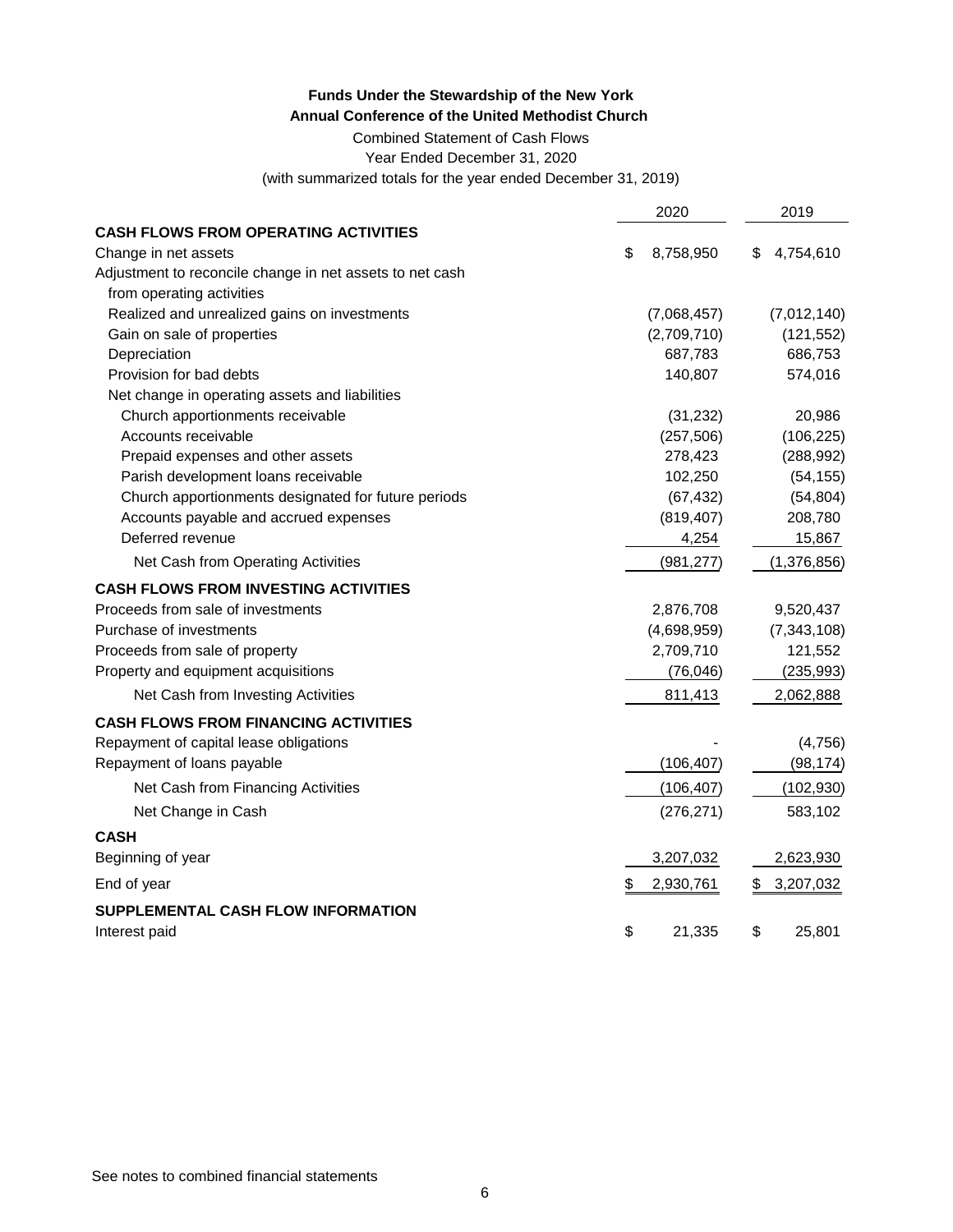Notes to Combined Financial Statements December 31, 2020

## **1. Organization**

The New York Annual Conference of the United Methodist Church ("NYAC") is one of fiftyfour Annual Conferences of the United Methodist Church ("UMC") in the United States of America. Annual Conferences provide regional administrative governance of and support for individual United Methodist churches that are members of the Conference.

The NYAC includes all churches in the Metropolitan New York area, Long Island, the Hudson Valley, the lower Catskill Mountains and the western half of the State of Connecticut. The NYAC's Council on Finance and Administration ("CCFA") consists of representative clergy and laity that are responsible for administering the financial affairs of the NYAC and includes only those funds under the stewardship of that body.

The CCFA derives substantially all of its support and revenue from the NYAC's local churches. Expenses consist primarily of clergy support, the apportionments paid to the General Council on Finance and Administration of the UMC ("GCFA") located in Nashville, Tennessee, support for religious and charitable programs, support for missions and church ministries, and management and financial administration of the NYAC.

CCFA administers the apportionment (revenue sharing) function among the local churches. CCFA also supports local churches by the collection and timely remittance of amounts invoiced for pension and health benefits. CCFA administers workers' compensation insurance and provides services for other NYAC and UMC entities.

The Camping and Retreat Ministry of the NYAC (the "Camping and Retreat Ministry") is a program of the UMC established for the purpose of providing experiences which shape and expand the Christian commitment of persons of all ages, empowering them to live the truth of the Gospel in their daily lives. The Camping and Retreat Ministry operates two camps in New York State known as Quinipet Camp and Retreat Center and Kingswood Campsite.

The Board of Trustees of the NYAC (the "Board of Trustees") receives, collects and holds in trust, for the benefit of the NYAC and its agencies, donations, bequests and devises of any kind or character, real or personal, that may be given, devised, bequeathed, or conveyed to the Board of Trustees or to the NYAC and its agencies for any benevolent, charitable, or religious purpose. The Board of Trustees administers the income therefrom, in accordance with the directions of the donor, trustor, or testator, and in the interest of the church, society, institution, or agency contemplated by such donor, trustor, or testator, under the direction of NYAC. In addition, the Board of Trustees is responsible for administering the legal, insurance and property matters of the NYAC.

The NYAC is covered under the GCFA's group ruling determination letter from the Internal Revenue Service confirming that it is a nonprofit corporation and, except for taxes pertaining to unrelated business income, is exempt from federal and state income taxes under Section 501(c)(3) of the Internal Revenue Code. The NYAC had no unrelated business income during the years ended December 31, 2020.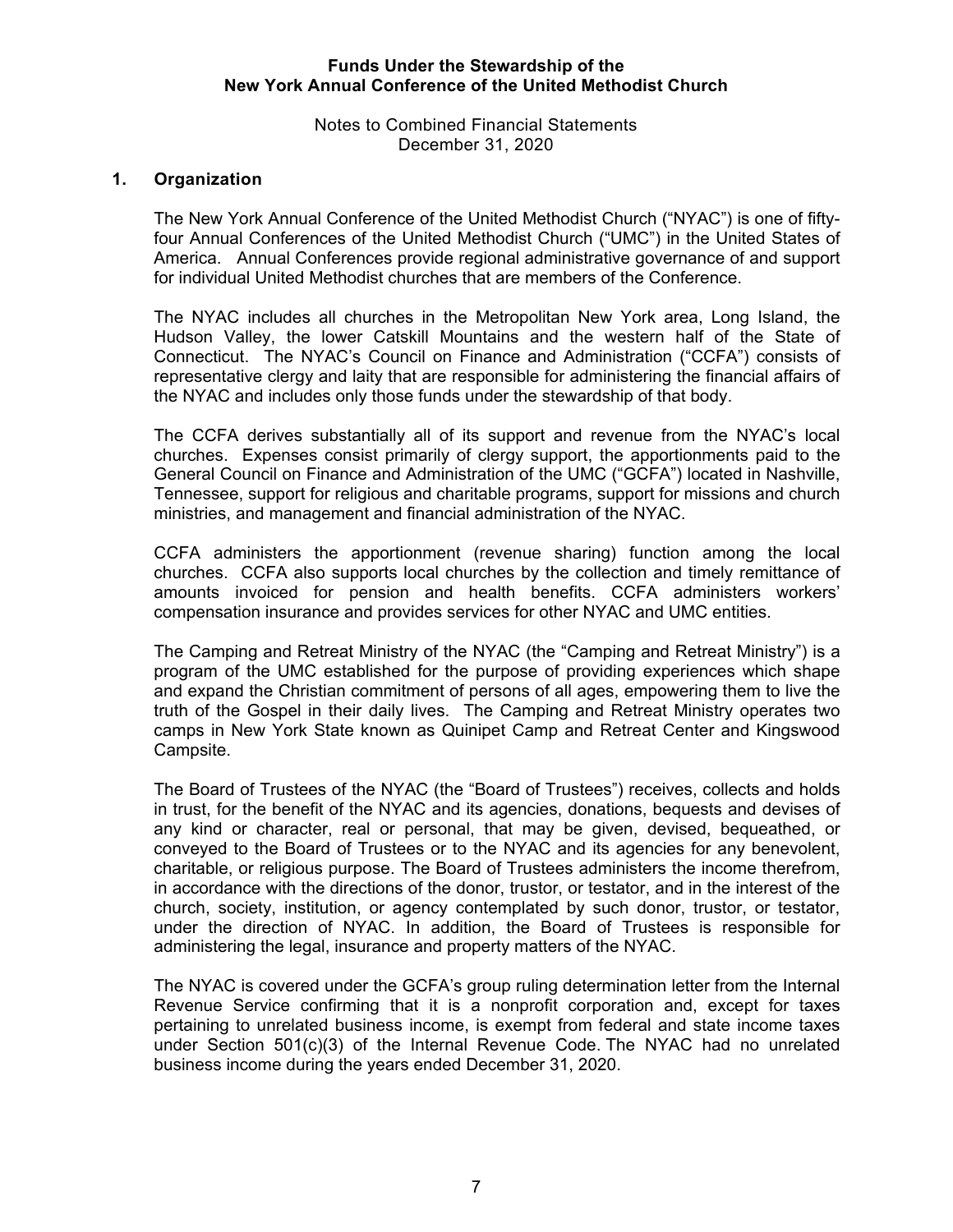Notes to Combined Financial Statements December 31, 2020

## **2. Summary of Significant Accounting Policies**

#### *Principles of Combination*

The combined financial statements of the Funds Under the Stewardship of the NYAC includes the accounts of CCFA, the Board of Trustees and the Camping and Retreat Ministry all of which are under common management. Intercompany transactions including administrative services such as finance, human resources and payroll and related receivables and payables have been eliminated.

### *Use of Estimates*

The accompanying combined financial statements, except as discussed in Note 3, have been prepared in accordance with accounting principles generally accepted in the United States of America ("U.S. GAAP"), which requires management to make estimates and assumptions that affect the reported amounts of assets and liabilities, the disclosure of contingent assets and liabilities at the date of the combined financial statements and the reported amounts of revenue and expenses during the combined reporting period. Accordingly, actual results could differ from those estimates.

### *Change in Accounting Principle*

Effective January 1, 2020, NYAC adopted Accounting Standards Update ("ASU") 2014- 09, *Revenue from Contracts with Customers,* revenue recognition guidance ("Topic 606") which provides a single comprehensive model for entities to use in accounting for revenue arising from contracts with customers, and supersedes most current revenue recognition guidance. The core principle of the new ASU is that an entity should recognize revenue from the transfer of promised goods or services to customers in an amount that reflects the consideration the entity expects to receive for those promised goods or services to customers.

The guidance includes a five-step framework to determine the timing and amount of revenue to recognize related to contracts with customers. In addition, this guidance requires new or expanded disclosures related to judgments made by entities when following this framework. NYAC adopted the ASU on a modified retrospective basis. Adoption of the ASU had an immaterial impact on the NYAC's consolidated financial statements.

#### *Classes of Net Assets*

Net assets are classified based on the existence or absence of donor-imposed restrictions. Net assets without donor restrictions are those funds having no restriction as to use or purpose imposed by donors. Net assets with donor restrictions are those whose use by NYAC has been limited by donors to a specific period or purpose. When a donor restriction expires, that is, when a stipulated time restriction ends or purpose restriction is accomplished, net assets with donor restrictions are reclassified as net assets without donor restrictions and reported in the combined statement of activities as net assets released from restrictions.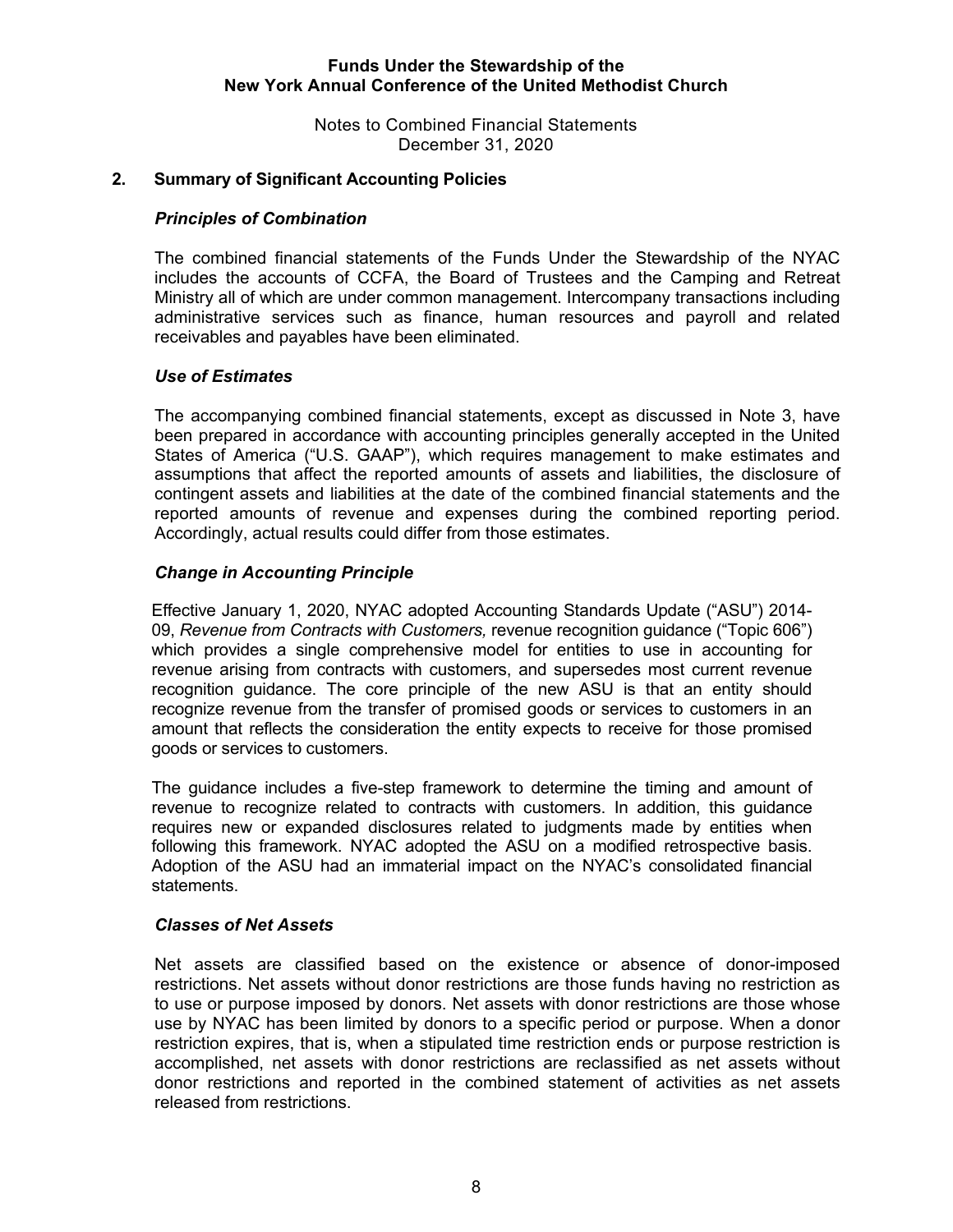Notes to Combined Financial Statements December 31, 2020

## **2. Summary of Significant Accounting Policies** *(continued)*

### *Cash and Cash Equivalents*

For purposes of the combined statements of financial position and cash flows, the NYAC considers all highly liquid debt instruments with a maturity at the time of purchase, of three months or less, to be cash equivalents.

### *Allowance for Doubtful Accounts Receivable and Apportionments Receivable*

Receivables are stated at the amount management expects to collect from outstanding balances. An allowance for doubtful accounts receivable is estimated based on a combination of write-off history, aging analysis and any specific known troubled accounts. Balances that remain outstanding after management has used reasonable collection efforts are written off through a charge to the valuation allowance and a reduction in receivables. The allowance for doubtful accounts receivable was \$110,183 at December 31, 2020. Management has concluded that no allowance for apportionments is required.

### *Fair Value of Financial Instruments*

 The NYAC follows U.S. GAAP guidance on *Fair Value Measurements* which defines fair value and establishes a fair value hierarchy organized into three levels based upon the input assumptions used in pricing assets. Level 1 inputs have the highest reliability and are related to assets with unadjusted quoted prices in active markets. Level 2 inputs relate to assets with other than quoted prices in active markets which may include quoted prices for similar assets or liabilities or other inputs which can be corroborated by observable market data. Level 3 inputs are unobservable inputs and are used to the extent that observable inputs do not exist.

#### *Investments Valuation*

Investments are carried at fair value.

#### *Investment Income Recognition*

Purchases and sales of securities are recorded on a trade-date basis. Dividends are recorded on the ex-dividend date. Interest income is recorded on the accrual basis. Realized and unrealized gains and losses are included in the determination of change in net assets.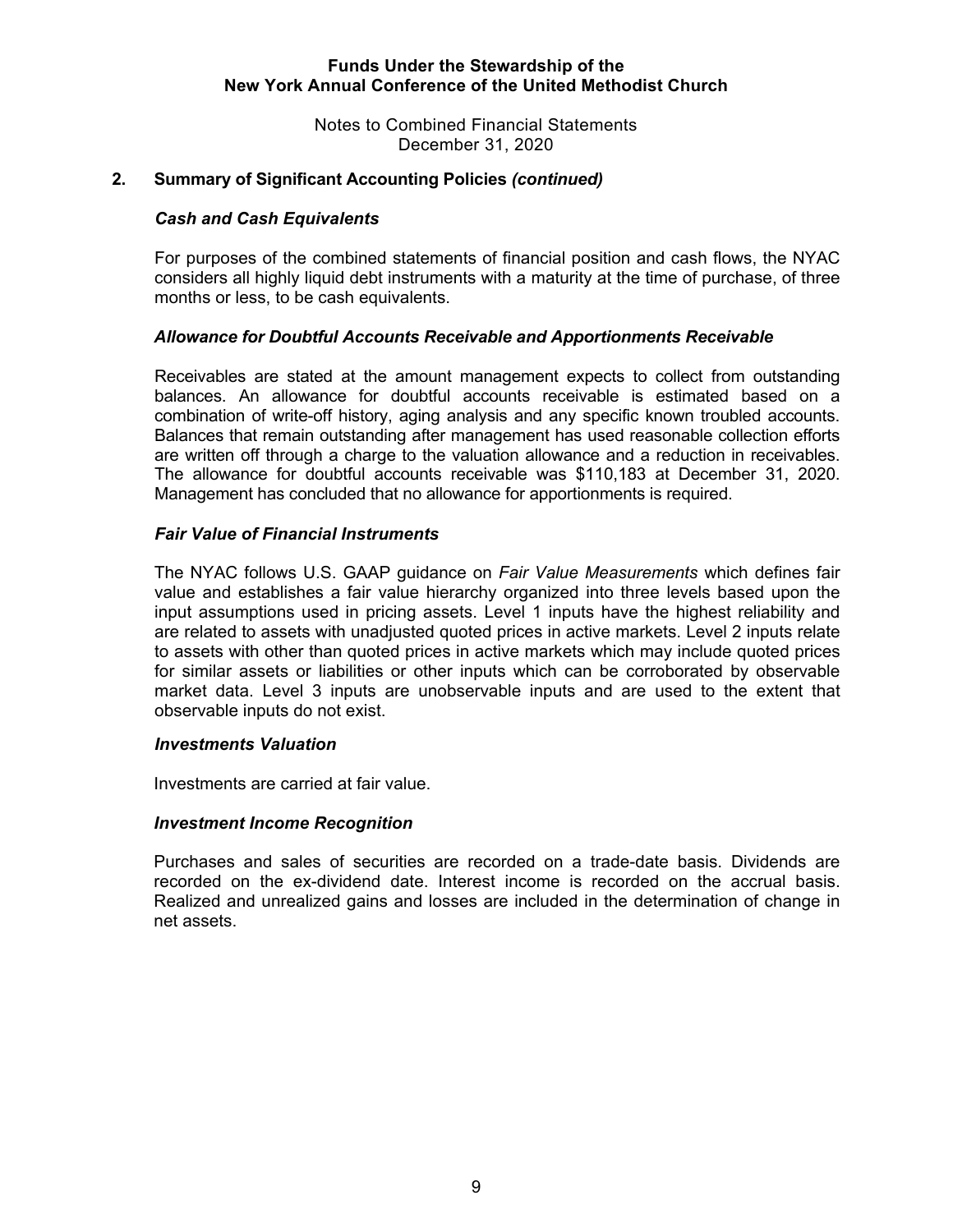Notes to Combined Financial Statements December 31, 2020

## **2. Summary of Significant Accounting Policies** *(continued)*

## *Property and Equipment*

Property and equipment is stated at cost, less accumulated depreciation. Donated assets are capitalized at their fair value at the time of the donation. Maintenance, routine repairs and minor replacements are charged to operations as incurred, while those improvements which materially extend the lives of the assets are capitalized. Depreciation is recognized on assets or groups of like assets purchased together with a minimum value of \$5,000. Depreciation is calculated using the straight-line method with one half year being recognized in the year of purchase and in the last year. Such assets are depreciated over the estimated useful lives as follows:

| <b>Building</b>              | 50 years  |
|------------------------------|-----------|
| <b>Building improvements</b> | 15 years  |
| Furniture and equipment      | 3-7 years |
| Computer equipment           | 3 years   |
| <b>Vehicles</b>              | 5 years   |

## *Capitalized Costs*

The NYAC capitalizes certain costs incurred in connection with improvements of its conference center and camps located in New York. Upon completion of the project, these costs are reclassified as building improvements and are depreciated over their estimated useful life.

## *Asset Retirement Obligations*

 The NYAC follows U.S. GAAP guidance on, *Accounting for Conditional Asset Retirement Obligations,* which requires recognition of a liability for legal obligations associated with the retirement of tangible long-lived assets when the timing and/or method of settlement of the obligation is conditional on a future event. This guidance requires that the fair value of a liability for a conditional asset retirement obligation be recognized in the period in which it occurred when a reasonable estimate of fair value can be made. The NYAC is not aware of the existence of any asset retirement obligations.

## *Revenue Recognition*

The Camping and Retreat Ministries recognizes revenue from camping and retreat fees at a point in time when the performance obligation of providing this service is met. Payments are required in advance of providing the service. Any amounts collected, but unearned, would be classified as deferred revenue on the combined statement of financial position and recognized as income in the applicable period.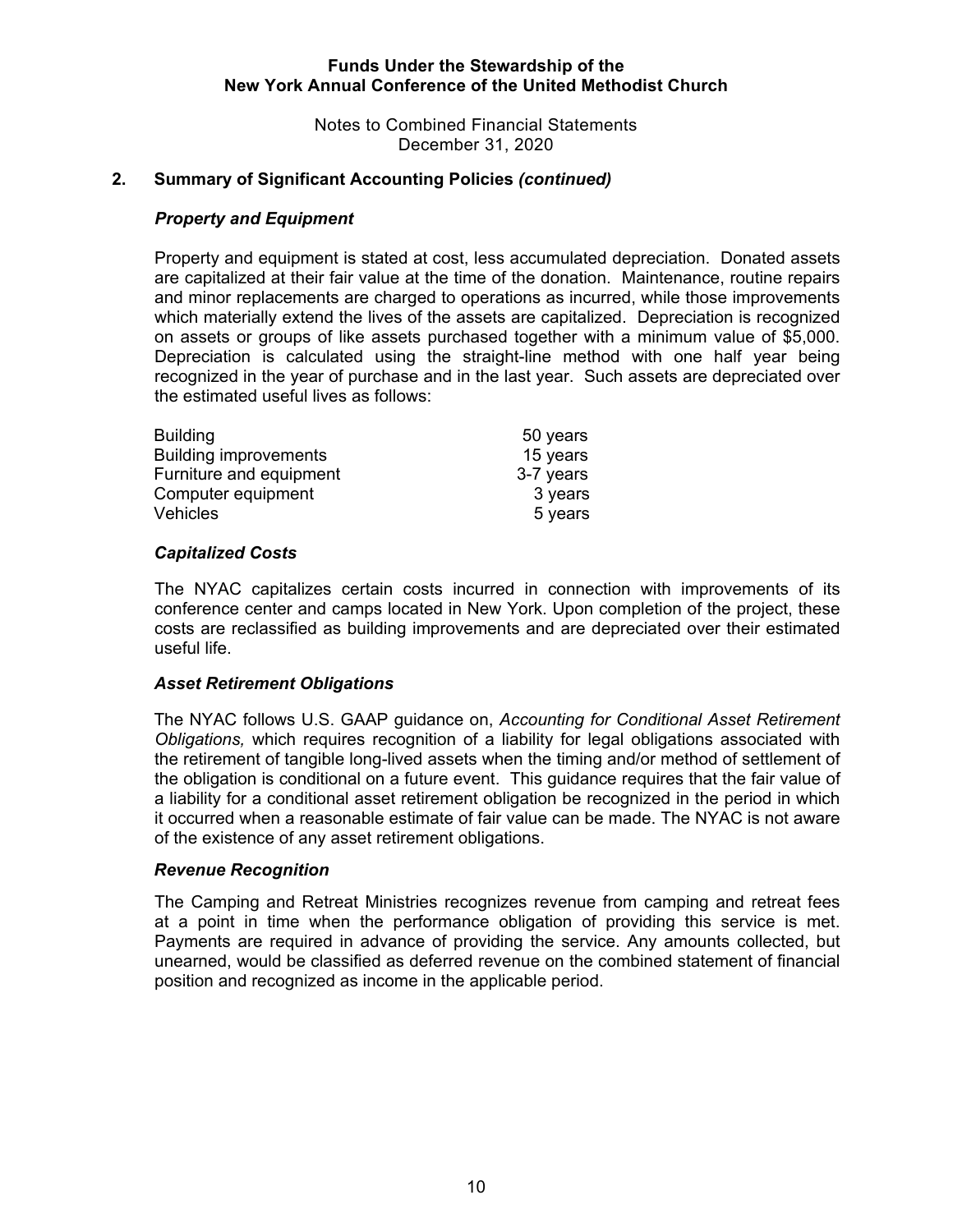Notes to Combined Financial Statements December 31, 2020

## **2. Summary of Significant Accounting Policies** *(continued)*

#### *Apportionments, Contributions and Benevolences*

The NYAC derives its revenue primarily from apportionments, grants, contributions, benevolences and retreat fees. Apportionments, grants, contributions and benevolences are accounted for under contribution guidance established by ASU 2018-08, *Clarifying the Scope and Accounting Guidance for Contributions Received and Contributions Made*. The NYAC recognizes contributions when cash, securities or other assets; an unconditional promise to give; or a notification of a beneficial interest is received. Conditional promises to give – that is, those with a measurable performance or other barrier and a right of return – are not recognized until the contributions on which they depend have been met.

Apportionments are the amounts assessed to each local church to fund the NYAC's budget. Apportionments expire at the end of the calendar year. Local churches do not have any commitment on any underpayment of their apportionments. Designated benevolences represent monetary gifts to causes carrying out a specific mission and or program. Net assets with donor restrictions that are perpetual in nature are those funds whose use is limited by donor imposed restrictions that neither expire by the passage of time nor can be fulfilled or otherwise removed by actions of the NYAC.

Amounts recognized as revenue, but received after December 31, 2020 are recorded as church apportionments receivable.

#### *In-Kind Support*

A number of clergy and laity of the NYAC have contributed significant amounts of their time to the affairs of the NYAC, however, these services have not been reflected in the combined financial statements as they do not meet the U.S. GAAP criteria for recognition.

#### *Summarized Financial Information*

The combined statements of activities and functional expenses include prior year summarized comparative information in total which does not include sufficient detail to constitute a presentation in conformity with U.S. GAAP. Accordingly, such information should be read in conjunction with the combined financial statements for the year ended December 31, 2019 from which the summarized information was derived.

#### *Functional Expenses*

The costs of providing the NYAC's programs and other activities have been summarized by function and nature in the statement of functional expenses. Accordingly, certain costs have been allocated among the programs and supporting services benefited using the direct method. Costs that are attributable to a specific program are directly charged as incurred and reported as program expense. The activities not identifiable with a single program are reported as management and general. The NYAC does not have any fundraising or membership development activity. Depreciation is allocated based on the space the program occupies.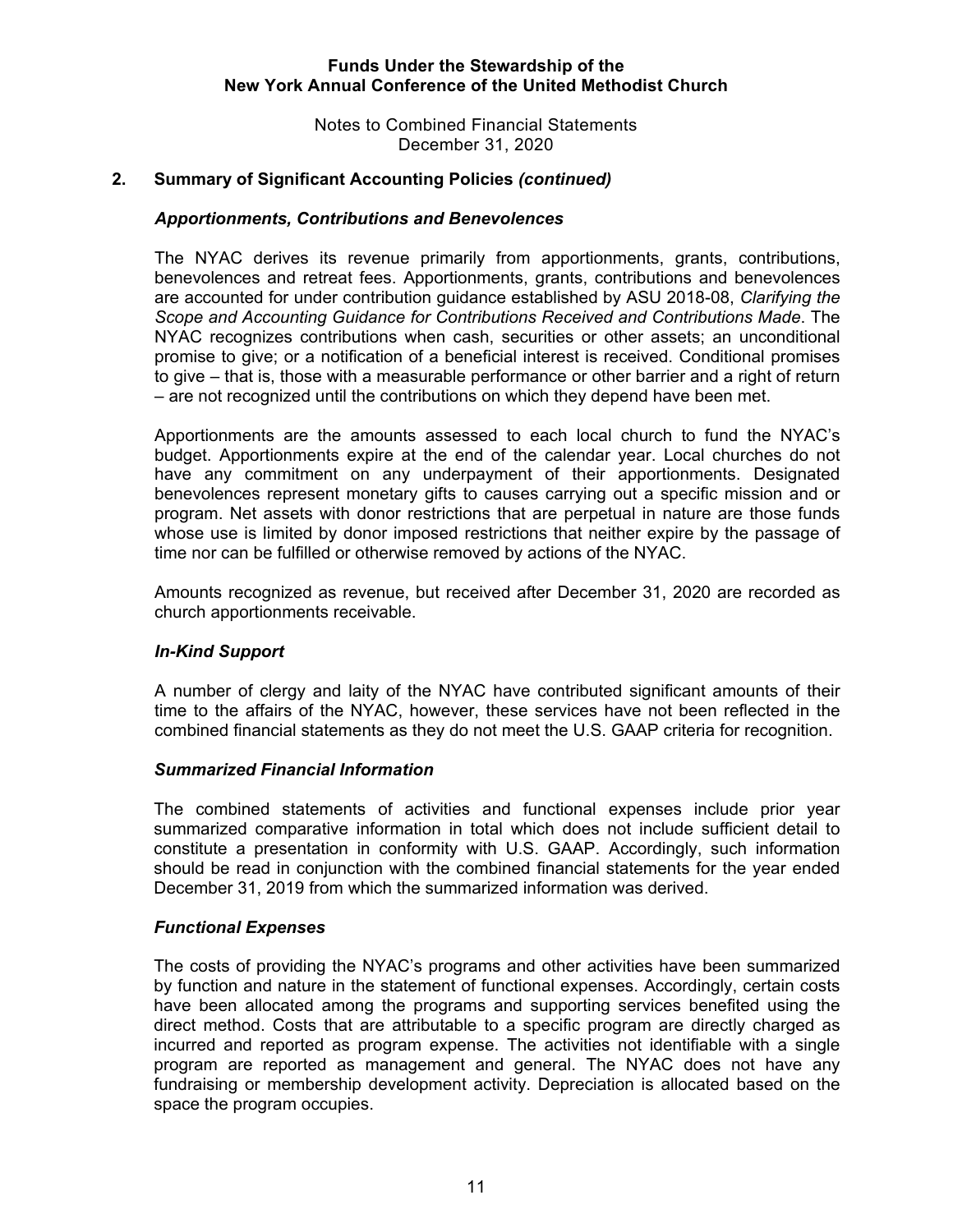Notes to Combined Financial Statements December 31, 2020

## **2. Summary of Significant Accounting Policies** *(continued)*

#### *Subsequent Events Evaluation by Management*

Management has evaluated subsequent events for disclosure and/or recognition in the combined financial statements through the date that the combined financial statements were available to be issued, which date is June 22, 2021.

### **3. Postretirement Health Benefits Plan**

The provision of health benefits to retirees are discussed and approved at NYAC's annual meeting each June and effective for the subsequent calendar year. The NYAC partners with Via Benefits to provide a choice of Medicare Supplement and Medicare Advantage health insurance plans for the NYAC's current and future eligible retirees who are already enrolled in Medicare. These plans are combined with an individual Health Reimbursement Account ("HRA") for each retiree and spouse, as applicable. NYAC funds the HRA within the plan chosen by the retiree with a fixed amount (determined each year by the NYAC similar to the past service pension rate) with which the retiree may choose to pay healthcare premiums and other health-related expenses. The fixed amount for 2020 was \$2,820 per participant, which is pro-rated based upon years of service. The NYAC's expense for its retirees for 2020 was \$1,119,449.

U.S. GAAP guidance requires that the funded status of the Postretirement Health Benefits Plan (the "Plan") be recognized in the accompanying combined statement of financial position and the disclosures about NYAC's participation in the Plan be made. Management has elected not to recognize the funded status in the combined financial statements or to present the required disclosures. Wespath Benefits and Investments ("Wespath"), the unrelated benefits administrator obtained an actuarial valuation of the Plan as of December 31, 2020. The valuation of the accumulated post-retirement benefit obligation as of December 31, 2020, was \$26,130,457. This amount represents the portion of the expected post-retirement benefit obligation attributed to active participants' and retirees' past service. Wespath supervises and administers retirement plans, investment funds, health and welfare benefit plans for The United Methodist Church.

#### **4. Parish Development Loans Receivable**

The NYAC's Parish Development Commission provides unsecured financing to its member churches and NYAC entities for improvements and major repairs from a revolving loan fund. The loans are made at interest rates determined by the Parish Development Committee and is currently set at 6%.

Loan principal and interest repayments are deposited back into the revolving loan fund to fund future loans and grants. The NYAC annually reviews the collectability of loans outstanding and adjusts the allowance for doubtful accounts accordingly. As of December 31, 2020, the allowance for doubtful accounts was \$1,130,497.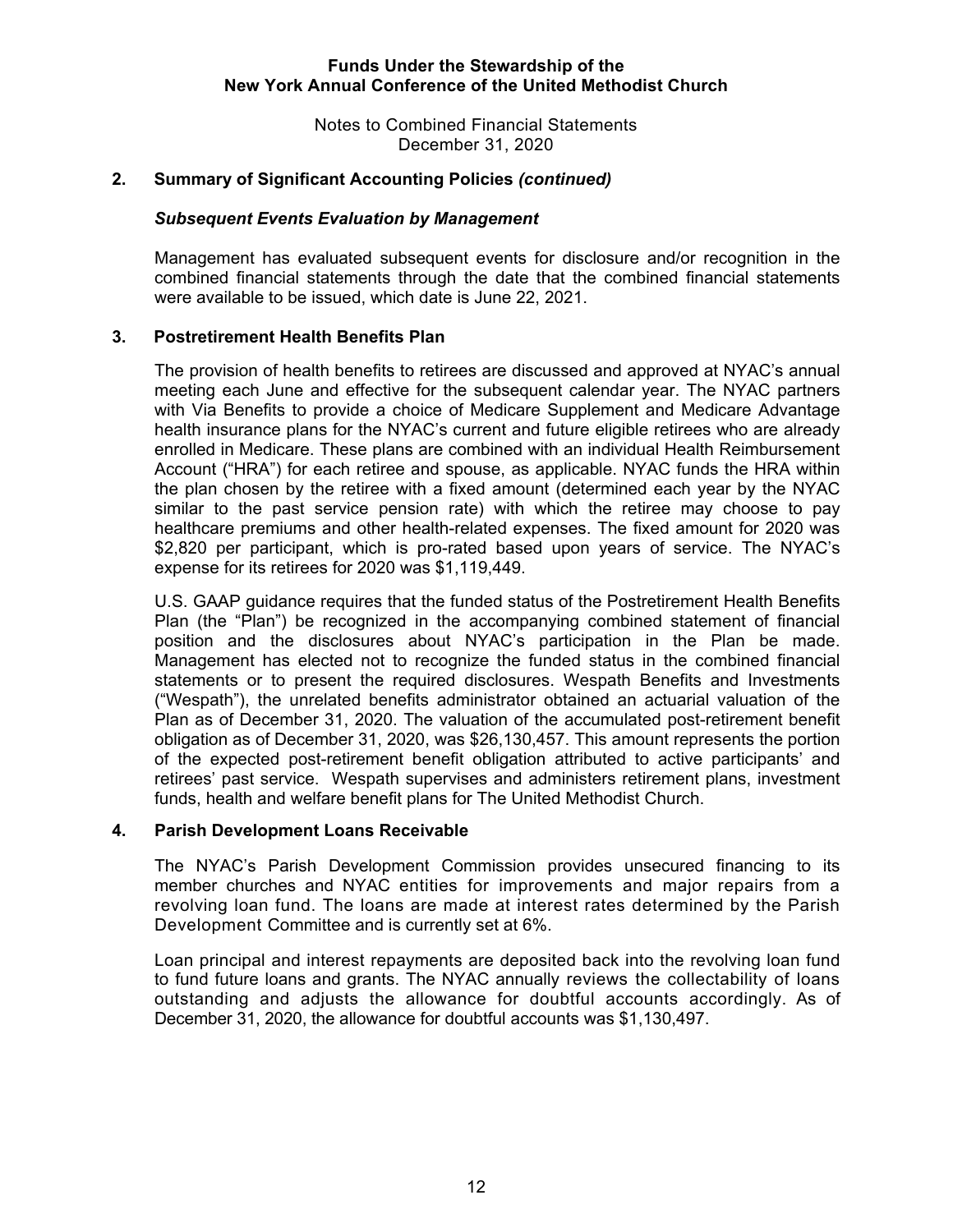Notes to Combined Financial Statements December 31, 2020

### **5. Endowment, Investments and Investment Return**

#### *Interpretation of Law*

 The NYAC follows the provisions of the New York Prudent Management of Institutional Funds Act ("NYPMIFA"). Consistent with its interpretation of NYPMIFA, the NYAC classified as net assets with donor restrictions (a) the original value of gifts donated to the permanent endowment, (b) the original value of subsequent gifts to the permanent endowment, and (c) accumulations to the permanent endowment made in accordance with the direction of the applicable donor gift instrument at the time the accumulation is added to the fund. The remaining portion of the donor restricted endowment fund that is not classified as perpetual in nature is classified as net assets with donor restrictions until those amounts are appropriated for expenditure by the NYAC in a manner consistent with the standard of prudence prescribed by NYPMIFA.

## *Return Objectives and Risk Parameters*

The NYAC maintains various donor-restricted endowment funds and Board designated endowment funds whose purpose is to provide long term support for its programs and facilities. The NYAC has adopted investment and spending policies for endowment assets that attempt to provide a predictable stream of funding to programs supported by its endowment, while attempting to maintain purchasing power of the endowment assets.

The NYAC utilizes a total return investment approach with its asset allocation diversified over multiple asset classes and sub classes. The overall investment objective of the endowment funds and Board designated endowment funds (collectively, the "Endowment") is to provide the greatest level of support for operating expenses and capital maintenance of the NYAC consistent with the preservation of purchasing power of the Endowment. To balance the current and future needs for operating and maintenance support, the NYAC seeks to maintain or enhance the real (inflation-adjusted) purchasing power of the Endowment, net of payments pursuant to the spending policy described below. This objective leads to a fixed income and equity-oriented investment strategy. The NYAC's investment performance objective is to attain, over a majority of market cycles, an annualized real total return, net of fees, of at least 5% per annum.

## *Spending Rate Methods*

The NYAC's policy is to expend amounts from the Endowment to support current operations equal to five percent of the three-year quarterly average market value of investments held. The NYAC may use Board designated endowment funds for operating purposes with the approval of its Trustees.

If donor restricted Endowment funds have experienced losses below the donor restrictions amount of such funds due to market fluctuations, U.S. GAAP requires that such excess losses be absorbed by net assets without donor restrictions. The NYAC's donor restricted Endowment funds have not experienced any losses during 2020.

The following is a reconciliation of the Endowment activity in investments: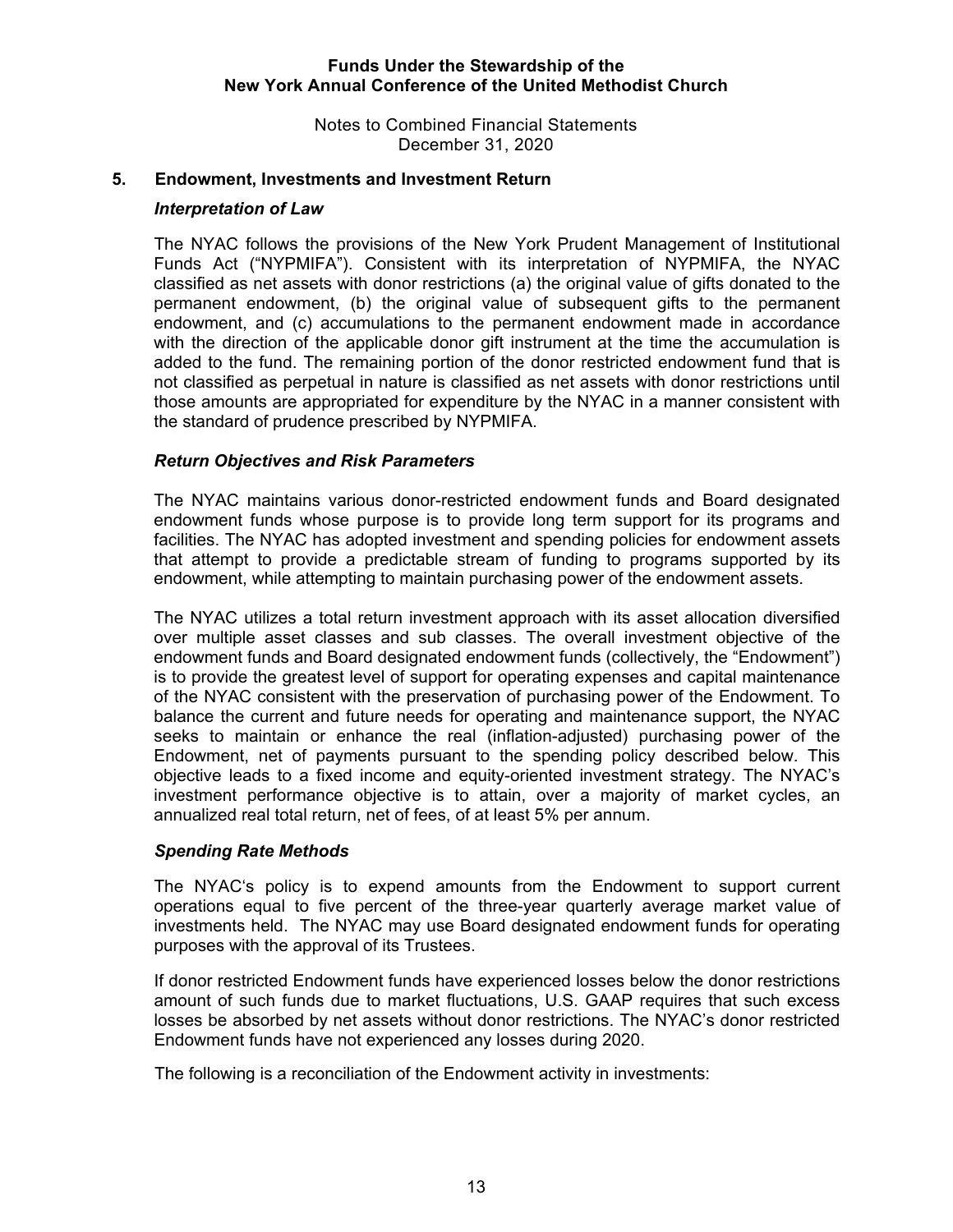Notes to Combined Financial Statements December 31, 2020

## **5. Endowment, Investments and Investment Return** *(continued)*

|                                                                                                                                         | <b>Without Donor</b><br><b>Restrictions</b>                        | With Donor<br><b>Restrictions</b>                            | Total                                                           |
|-----------------------------------------------------------------------------------------------------------------------------------------|--------------------------------------------------------------------|--------------------------------------------------------------|-----------------------------------------------------------------|
| Balance, January 1, 2020<br>Contributions/Transfers in<br>Investment income, net<br>Capital appreciation<br>Appropriations for programs | \$31,173,787<br>4,430,637<br>(26, 330)<br>5,728,201<br>(2,620,204) | \$10,536,253<br>210,199<br>84,455<br>1,340,256<br>(256, 506) | \$41,710,040<br>4,640,836<br>58,125<br>7,068,457<br>(2,876,710) |
| Balance, December 31, 2020                                                                                                              | \$38,686,091                                                       | \$11,914,657                                                 | \$50,600,748                                                    |
| Comprised of the Following:<br>Donor restricted funds<br>Board designated funds                                                         | \$<br>38,686,091                                                   | \$11,914,657                                                 | \$11,914,657<br>38,686,091<br>\$50,600,748                      |

The following are major categories of investments measured and categorized by the fair value hierarchy at fair value at December 31, 2020:

|                                        | Level 1                  | Level 2      | Total            |
|----------------------------------------|--------------------------|--------------|------------------|
| Money market fund                      | \$<br>45,744             | S<br>-       | 45.744           |
| Fixed income fund                      |                          | 6,862,872    | 6,862,872        |
| Equity fund                            |                          | 31,688,960   | 31,688,960       |
| <b>Balanced fund</b>                   |                          | 2,860,289    | 2,860,289        |
| Bond fund                              | $\overline{\phantom{0}}$ | 9,142,883    | 9,142,883        |
| <b>Total Investments at Fair Value</b> | \$<br>45,744             | \$50,555,004 | 50,600,748<br>S. |

## **6. Property and Equipment**

Property and equipment consists of the following at December 31, 2020:

|                              | <b>CCFA</b>           | Board of<br><b>Trustees</b> | Camping<br>Ministry      | Total                     |
|------------------------------|-----------------------|-----------------------------|--------------------------|---------------------------|
| <b>Buildings</b>             | \$                    | \$                          | \$<br>846,637            | 846,637<br>\$             |
| <b>Building improvements</b> |                       |                             | 1,314,059                | 1,314,059                 |
| District parsonages          |                       | 1,389,628                   |                          | 1,389,628                 |
| Episcopal residence          |                       | 1,052,338                   |                          | 1,052,338                 |
| Conference center            |                       | 6,998,182                   |                          | 6,998,182                 |
| <b>Vehicles</b>              |                       |                             | 283,987                  | 283,987                   |
| Land improvements            |                       |                             | 1,290,525                | 1,290,525                 |
| Camp property                |                       | 307,455                     |                          | 307,455                   |
| Furniture and equipment      | 181,380               | 75,146                      | 211,761                  | 468,287                   |
| Accumulated depreciation     | 181,380<br>(142, 856) | 9,822,749<br>(3,792,560)    | 3,946,969<br>(1,925,156) | 13,951,098<br>(5,860,572) |
|                              | 38,524                | 6,030,189<br>S              | 2,021,813                | 8,090,526<br>S            |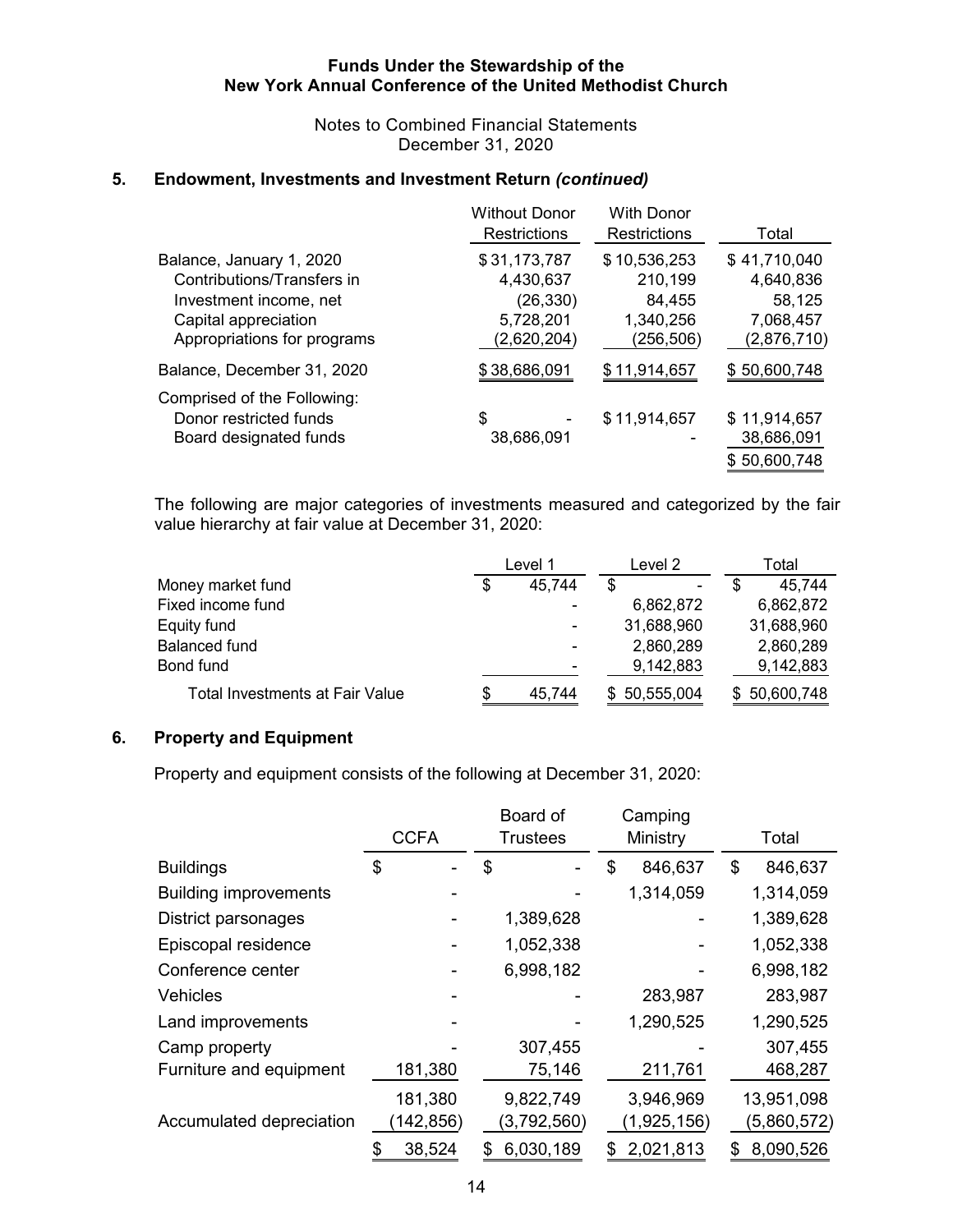Notes to Combined Financial Statements December 31, 2020

## **7. Loan Payable – Wesleyan Investive**

In 2001, the Board of Trustees borrowed \$1,000,000 from Wesleyan Investive towards the purchase and renovation of the conference center located in White Plains, New York. This loan is secured by the NYAC's real property. In July 2012, the NYAC renegotiated the terms for this loan reducing the interest rate from 8% to 4.75% per annum and requires monthly payments of principal and interest of \$7,200 through the loan's maturity date of January 2021. Interest expense amounted to \$3,017 for 2020. Aggregate maturities of this obligation for the year ended December 31, 2021 is \$10,724**.** 

### **8. Loan Payable – U.S. Small Business Administration**

 In December 12, 2013, the Camping Ministries obtained a loan from the U.S. Small Business Administration ("SBA") in the amount \$703,200 to repair/replace disaster damaged land improvements. The loan is secured by the Quinipet camp real property. The loan provides for principal and interest at 3% beginning in December 2014 through the loan's maturity in December 2044. Interest expense for 2020 amounted to \$18,318. Aggregate maturities of this obligation at December 31, 2020 are due as follows:

| 2021       | \$<br>18,950 |
|------------|--------------|
| 2022       | 19,519       |
| 2023       | 20,105       |
| 2024       | 20,708       |
| 2025       | 21,329       |
| Thereafter | 495,129      |
|            | 595,740      |

#### **9. Paycheck Protection Program**

On May 1, 2020, NYAC received loan proceeds in the amount of \$935,200 under the Paycheck Protection Program (the "PPP"). The PPP, established as part of the Coronavirus Aid, Relief and Economic Security Act (the "CARES Act"), provides for loans to qualifying entities for amounts up to 2.5 times their 2019 average monthly payroll expenses of the qualifying entity. The PPP loan bears an interest rate of 1% per annum. All or a portion of the PPP loan principal and accrued interest are forgivable as long as the borrower uses the loan proceeds for eligible purposes, as described in the CARES Act as amended, over a period between eight to twenty-four weeks (the "Covered Period"). The amount of loan forgiveness could be reduced if the borrower terminates employees or reduces salaries above a certain threshold during the Covered Period and does not qualify for certain safe harbors. The unforgiven portion of the PPP loan, if any, is payable within two years from the date of the PPP loan with a deferral of payments of principal or interest until the amount of loan forgiveness is approved by the SBA.

 NYAC has elected to report the PPP loan proceeds as a conditional grant under requirements contained in ASU 2018-08. Accordingly, NYAC recognizes income as the conditions of the PPP loan are met. For the year ended December 31, 2020, NYAC recognized \$935,200 of the proceeds from the PPP loan as grant income in the consolidated statement of activities. As of November 27, 2020, the SBA has notified NYAC that the PPP loan has been forgiven.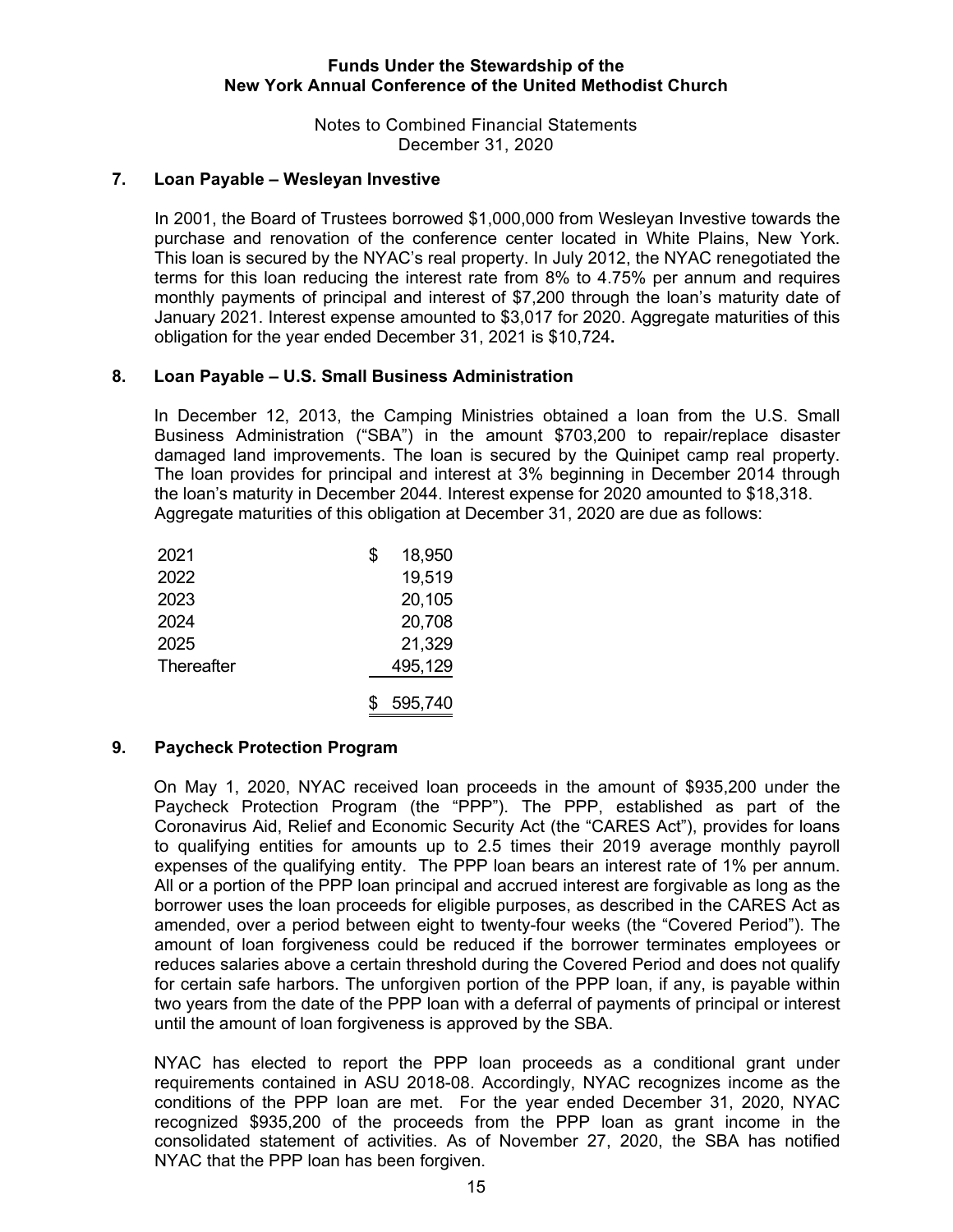Notes to Combined Financial Statements December 31, 2020

## **10. Retirement Plans**

The NYAC participates in a multiemployer defined benefit pension plan administered by Wespath that covers substantially all UMC clergy. There are three plans under these multiemployer plans which are: 1) Clergy Retirement Security Program ("CRSP"), 2) the Ministerial Pension Plan ("MPP Annuities") and 3) the Pre-1982 Plan. This multiemployer plan is a non-electing church plan under the Internal Revenue Code Sections 414 (e) and 410 (d) and as such is exempt from the minimum funding requirements of ERISA, the Pension Protection Act of 2006, and Internal Revenue Code Sections 412 and 430 through 436. Accordingly, no funding improvement plan or zoning funding requirements apply.

### **Pre-1982 Plan**

The Pre-1982 Plan covers service prior to 1982. The Pre-1982 Plan provisions specify that the specific benefit levels of the plan are determined by participating plan sponsors at their annual meeting. The NYAC adopted the following benefit levels for 2020:

| Past service rate               |  | -617 |
|---------------------------------|--|------|
| Contingent annuitant percentage |  | 70%  |

For the year ended December 31, 2020, the last valuation date is as of January 1, 2018, the Pre-1982 Plan had a funded status of 99%. In 2020, \$664,293 was transferred out of the Pre-1982 Plan to the CRSP.

## **MPP Annuities**

The MPP Annuities cover service from 1982 through 2006. For the year ended December 31, 2020, the last valuation date is as of January 1, 2018, the MPP Annuities plan had a funded status of 108%. Expense for 2020 amounted to \$0.

## **CRSP**

The CRSP plan covers service on or after January 1, 2007. The plan has both defined benefit and defined contribution components. For the year ended December 31, 2020, the last valuation date is as of January 1, 2018, the CRSP plan had a funded status of 109%. The defined benefit contributions for 2020 amounted to \$1,319,041 of which \$664,293 was transferred from the Pre-1982 Plan and \$654,748 was contributed with funds from the pension deposit accounts. The defined contribution expense for 2020 amounted to \$172,487.

#### **United Methodist Personal Investment Plan ("UMPIP")**

Lay-staff retirement benefits are covered under UMPIP, a 403(b) defined contribution plan. Participation in UMPIP requires each eligible employee to contribute 3% or more of wages to receive a 12% of salary contribution by the NYAC. Expense for 2020 amounted to \$166,263.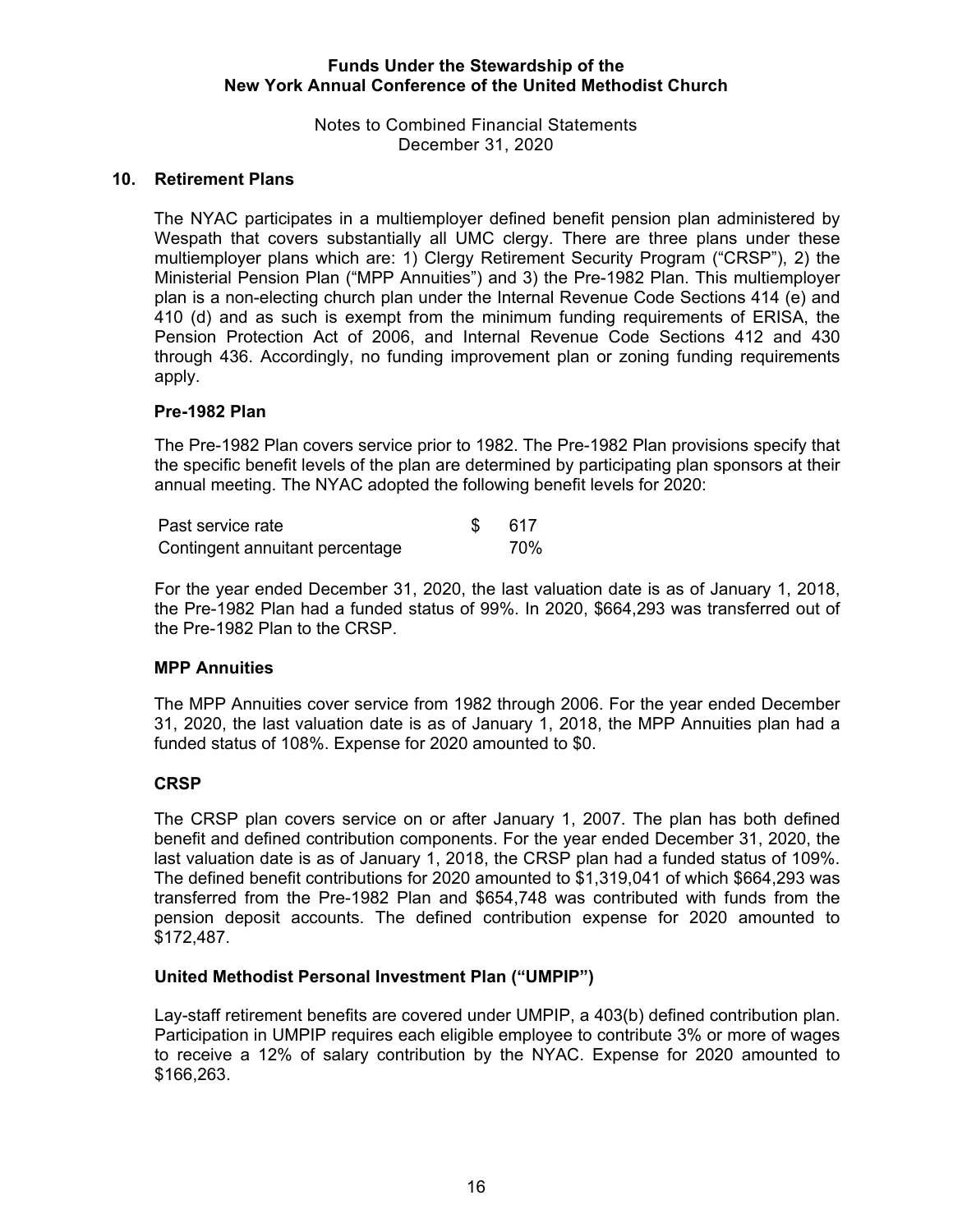Notes to Combined Financial Statements December 31, 2020

### **11. Medical and Health Plan**

The NYAC provides health benefits under a multi-employer plan, HealthFlex, administered by Wespath. HealthFlex provides medical and health benefits for eligible clergy and eligible lay-staff employed by the NYAC.

The cost of participating in HealthFlex is based on a uniform rate determined annually by the NYAC. The NYAC's expense for its clergy and staff in HealthFlex for 2020 was \$668,566.

#### **12. Support Services**

CCFA provides payroll processing and administrative services on a reimbursement basis to the Camping and Retreat Ministry, the Board of Trustees and the United Methodist Frontier Foundation (the "Frontier Foundation") (an unrelated entity).

#### **13. Pension and Health Benefits Deposit Accounts**

In accordance with a resolution of the NYAC, the Conference Board of Pensions and Health Benefits maintains six accounts with Wespath on behalf of the NYAC for the purpose of funding NYAC's participation in the multiemployer defined benefit plans disclosed in Note 9 and the multiemployer medical and health plan disclosed in note 10, as well as the post-retirement health benefits plan disclosed in Note 3.

As of December 31, 2020, the account balances for the purpose of funding the multiemployer benefit plans were the Integrity in Pensions account of \$754,499 and the Pre-82 pension account \$25,223,723. Pursuant to U.S. GAAP these two accounts are not recorded in the accounts of the NYAC due to them being part of a multiemployer plan disclosed in Note 9.

The following deposit accounts are included in Note 5 as part of endowment investments held without donor restrictions:

As of December 31, 2020, the Deposit account with a balance of \$4,940 serves as a clearing account through which Healthflex, CRSP and Death and Disability ("CPP") benefit bills are settled with the plan administrator.

As of December 31, 2020, the Retiree HRA Funding account with a balance of \$341,663 serves to fund the postretirement health plan disclosed in Note 3.

As of December 31, 2020, the General account with a balance of \$337,671, is used to fund certain wellness initiatives approved by the Conference Board of Pensions and Health Benefits and host seminars for those about to retire for NYAC's participation in the aforementioned multiemployer plans.

As of December 31, 2020, the Health Benefits Reserve account with a balance of \$28,374,397, is used to cover retiree health insurance as well as for CRSP defined benefit receipts and year end payments to the General Board of Pensions and Health Benefits.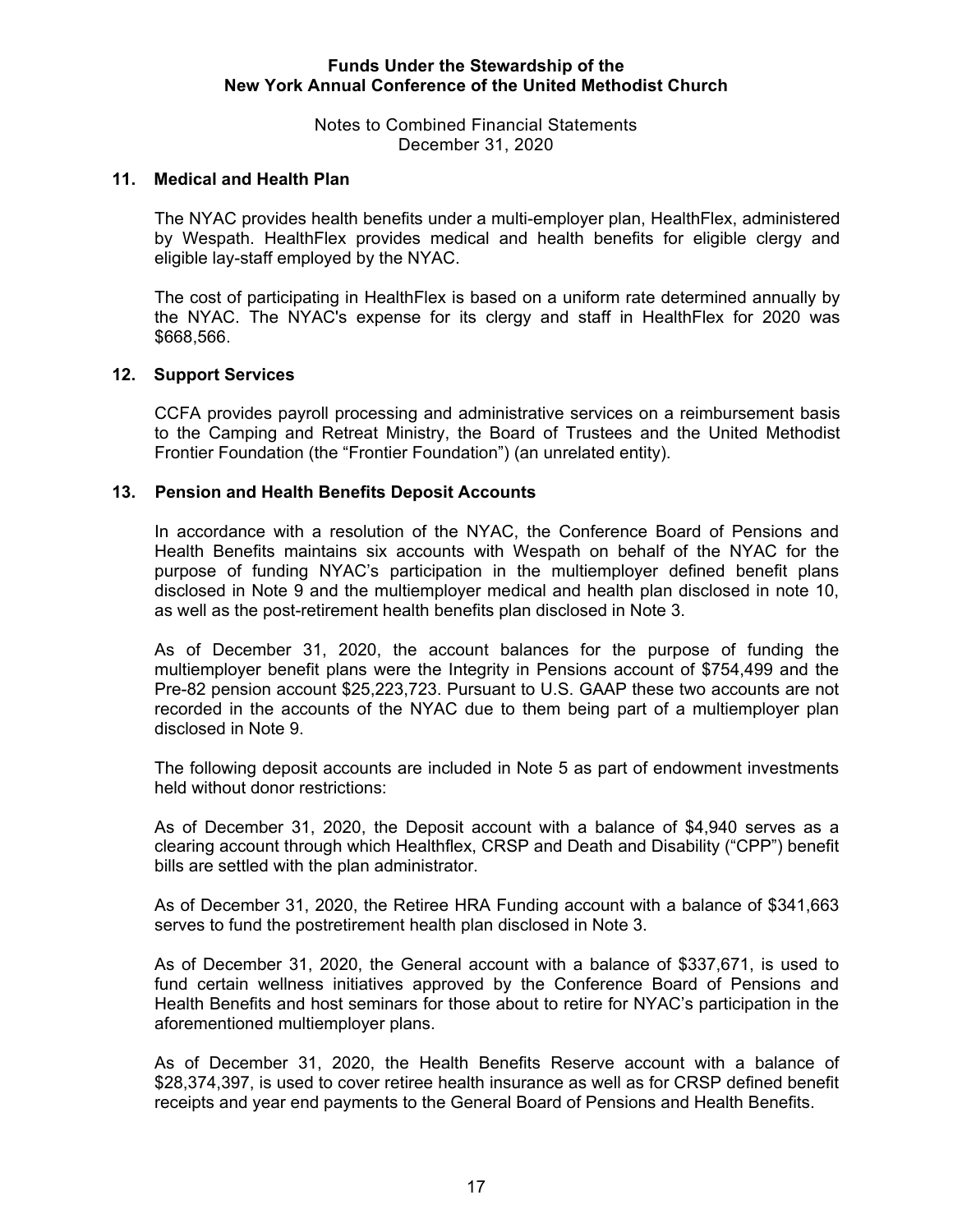Notes to Combined Financial Statements December 31, 2020

#### **14. Restrictions and Limitations on Net Assets**

Net assets without donor restrictions are as follows at December 31, 2020:

| Undesignated                     | \$10,781,267 |
|----------------------------------|--------------|
| Board designated endowment funds | 38,686,091   |
|                                  | \$49,467,358 |

The table below presents the net assets released from restrictions and the components of net assets with donor restrictions at December 31, 2020:

| <b>Fund Description</b>                | <b>Net Assets</b><br><b>Released From</b><br>Restriction<br>in 2020 | <b>Net Assets</b><br><b>With Donor</b><br>Restrictions at<br>December 31, 2020 |  |  |
|----------------------------------------|---------------------------------------------------------------------|--------------------------------------------------------------------------------|--|--|
| <b>Special Funds</b>                   |                                                                     |                                                                                |  |  |
| Epworth - Camp Capital Fund            | \$                                                                  | \$<br>75,132                                                                   |  |  |
| Epworth - Other Capital Fund           |                                                                     | 456,608                                                                        |  |  |
| <b>Groveville Cemetery Fund</b>        |                                                                     | 5,861                                                                          |  |  |
| Young Clergy DAP Fund                  | 39,500                                                              | 413,417                                                                        |  |  |
| Parish Development Loan Fund           | 3,426                                                               | 712,860                                                                        |  |  |
|                                        | 42,926                                                              | 1,663,878                                                                      |  |  |
| <b>Trust Funds</b>                     |                                                                     |                                                                                |  |  |
| Aldersgate Church Fund                 | 9,909                                                               | 227,826                                                                        |  |  |
| <b>Collard Fund</b>                    | 601                                                                 | 35,393                                                                         |  |  |
| Denver Fund                            | 26,779                                                              | 1,320,276                                                                      |  |  |
| Dier Trust Fund                        | 82,173                                                              | 5,776,457                                                                      |  |  |
| Hess Craryville                        | 75                                                                  | 4,430                                                                          |  |  |
| <b>Hess Five Points</b>                | 45                                                                  | 2,652                                                                          |  |  |
| <b>Hess Fund for National Division</b> | 571                                                                 | 33,668                                                                         |  |  |
| Hess Fund for World Division           | 259                                                                 | 15,264                                                                         |  |  |
| Hess Methodist Hospital                | 184                                                                 | 10,918                                                                         |  |  |
| Jeffersonville Fund                    | 78                                                                  | 4,646                                                                          |  |  |
| Shauman Fund                           | 1,000                                                               | 48,484                                                                         |  |  |
| <b>Williams Fund</b>                   | 6,932                                                               | 178,893                                                                        |  |  |
|                                        | 128,606                                                             | 7,658,907                                                                      |  |  |
| <b>General Camping Programs</b>        |                                                                     | 227,362                                                                        |  |  |
| Quinipet Camp Program                  |                                                                     | 18,400                                                                         |  |  |
|                                        |                                                                     | 245,762                                                                        |  |  |
| <b>Conference Programs</b>             | 5,684,068                                                           | 2,346,110                                                                      |  |  |
|                                        | \$<br>5,855,600                                                     | \$<br>11,914,657                                                               |  |  |

#### **15. Gain on Sale of Properties**

In 2020, the NYAC sold various church properties, resulting in a gain totaling \$2,709,710. This amount is included in the combined statement of activities.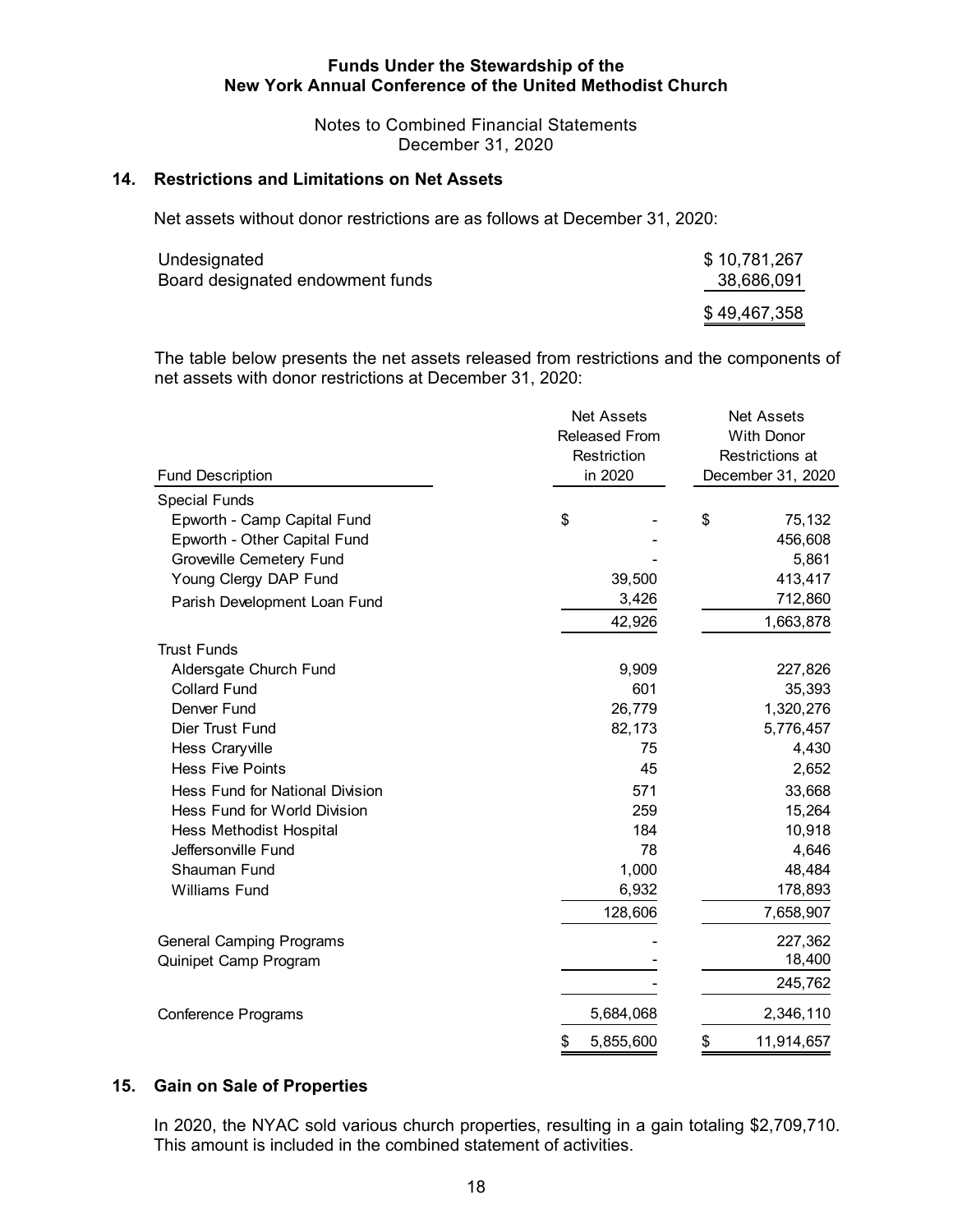Notes to Combined Financial Statements December 31, 2020

## **16. Concentrations of Credit Risk**

Financial instruments, which potentially subject the NYAC to concentrations of credit risk consist primarily of cash, investments and receivables. At times, the NYAC maintains balances with banking institutions that exceed the Federal Deposit Insurance Corporation's ("FDIC") insurable limit. Investments are diversified to reduce concentrations so that there is no significant concentration of credit risk. The NYAC's receivables are primarily from its member churches. The NYAC believes that no significant concentrations of credit risk exist with respect to its cash, investments and receivables. At December 31, 2020, approximately \$1,417,000 of cash was maintained with an institution in excess of FDIC limits.

### **17. Operating Lease Commitments**

The NYAC leases office equipment, telecommunications equipment and software under various commercial operating leases with equipment suppliers or commercial leasing companies. Rent expense for 2020 was \$132,402. Aggregate minimum annual rental payments at December 31, 2020 are payable as follows:

| 2021 | \$<br>118,838 |
|------|---------------|
| 2022 | 44,329        |
| 2023 | 36,943        |
| 2024 | 26,414        |
|      | \$226,524     |

#### **18. Availability of Financial Assets**

The following reflects the NYAC's financial assets as of the combined statement of financial position date, reduced by amounts not available for general use within one year of the combined statement of financial position date because of contractual, donorimposed restrictions or internal designations. Amounts not available include amounts set aside for long-term investing in the operating and capital reserves that could be drawn upon if the governing board approves that action.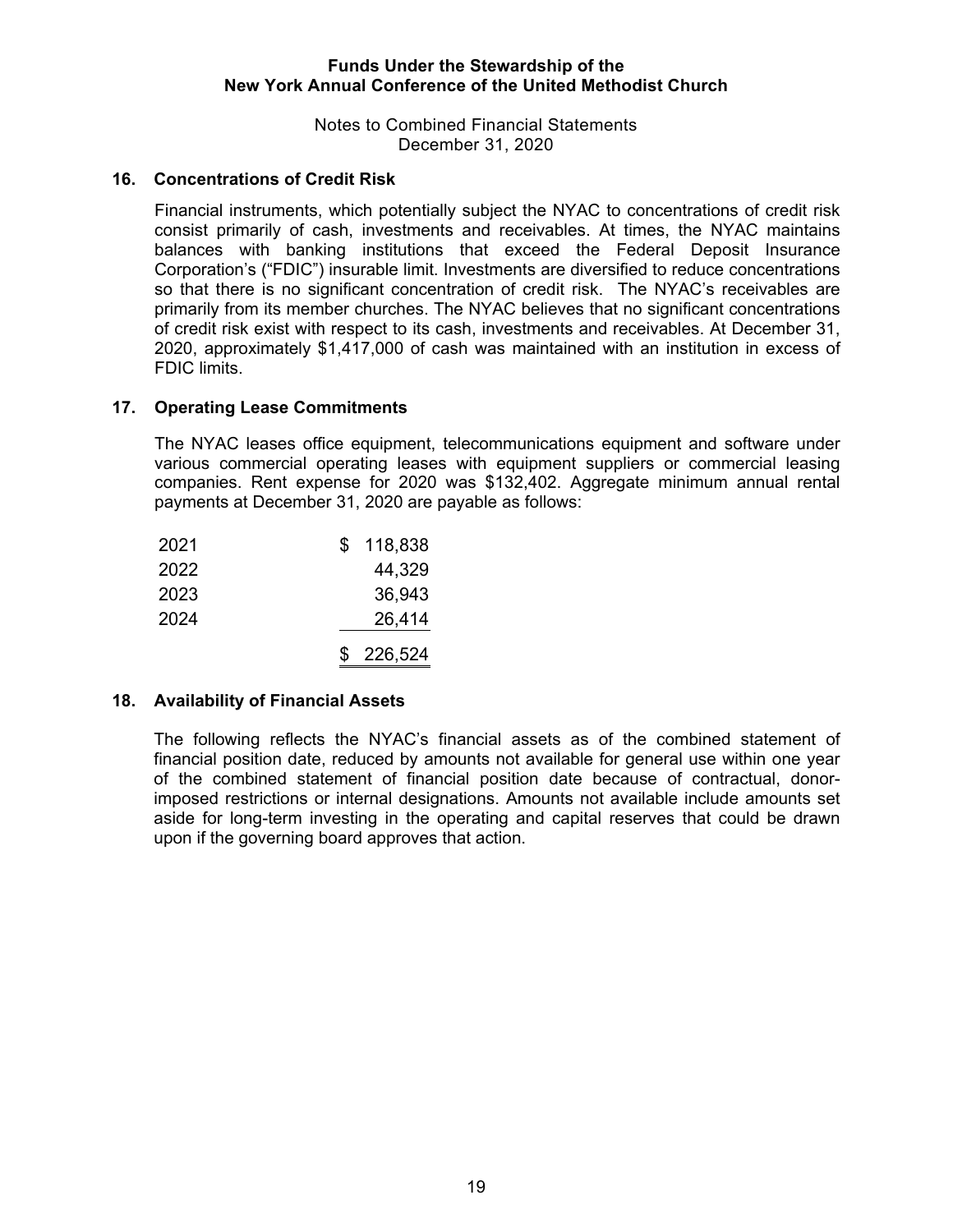Notes to Combined Financial Statements December 31, 2020

### **18. Availability of Financial Assets** *(continued)*

The NYAC's financial assets available within one year of the combined statement of financial position date for general expenditure are as follows:

|                                                   | 2020            |  |  |
|---------------------------------------------------|-----------------|--|--|
| <b>Financial Assets:</b>                          |                 |  |  |
| Cash                                              | \$<br>2,930,761 |  |  |
| Investments                                       | 50,600,748      |  |  |
| Church apportionments receivable                  | 94,547          |  |  |
| Accounts receivable, net                          | 271,022         |  |  |
| <b>Total Financial assets</b>                     | 53,897,078      |  |  |
| Less:                                             |                 |  |  |
| Net assets with donor restrictions                | (11, 914, 657)  |  |  |
| Board designated endowment funds                  | (38,686,091)    |  |  |
| Financial assets available to meet cash needs for |                 |  |  |
| general expenditures within one year              | \$<br>3,296,330 |  |  |

The NYAC has an operating reserve included in the combined statement of financial position with a balance of approximately \$2.8 million at December 31, 2020, which is included in the board designated endowment funds. This is a governing board-designated reserve with the objective of setting funds aside to be drawn upon the event of a financial distress or an immediate liquidity need resulting from events outside the typical life cycle of converting financial assets to cash or settling financial liabilities. The NYAC's target for this reserve is a total of 50% of the NYAC annual budget, which was suggested by GCFA. The operating reserve funds are held in fossil free investments in Wespath.

#### **19. Contingencies**

The NYAC is involved in litigation arising in the normal course of business. Management estimates that the ultimate resolution of these matters will not be material to the NYAC's financial position.

## *Coronavirus*

The NYAC's operations have been affected by the recent and ongoing outbreak of COVID-19, which was declared a pandemic by the World Health Organization in March 2020. Many countries around the world, including the United States, have significant governmental measures being implemented to control the spread of COVID-19, including temporary closures of businesses, severe restrictions on travel and the movement of people and other material limitation on the conduct of business. The COVID-19 pandemic and restrictions caused retreat revenues to be significantly lower due to the temporary closure of the camping and retreat site.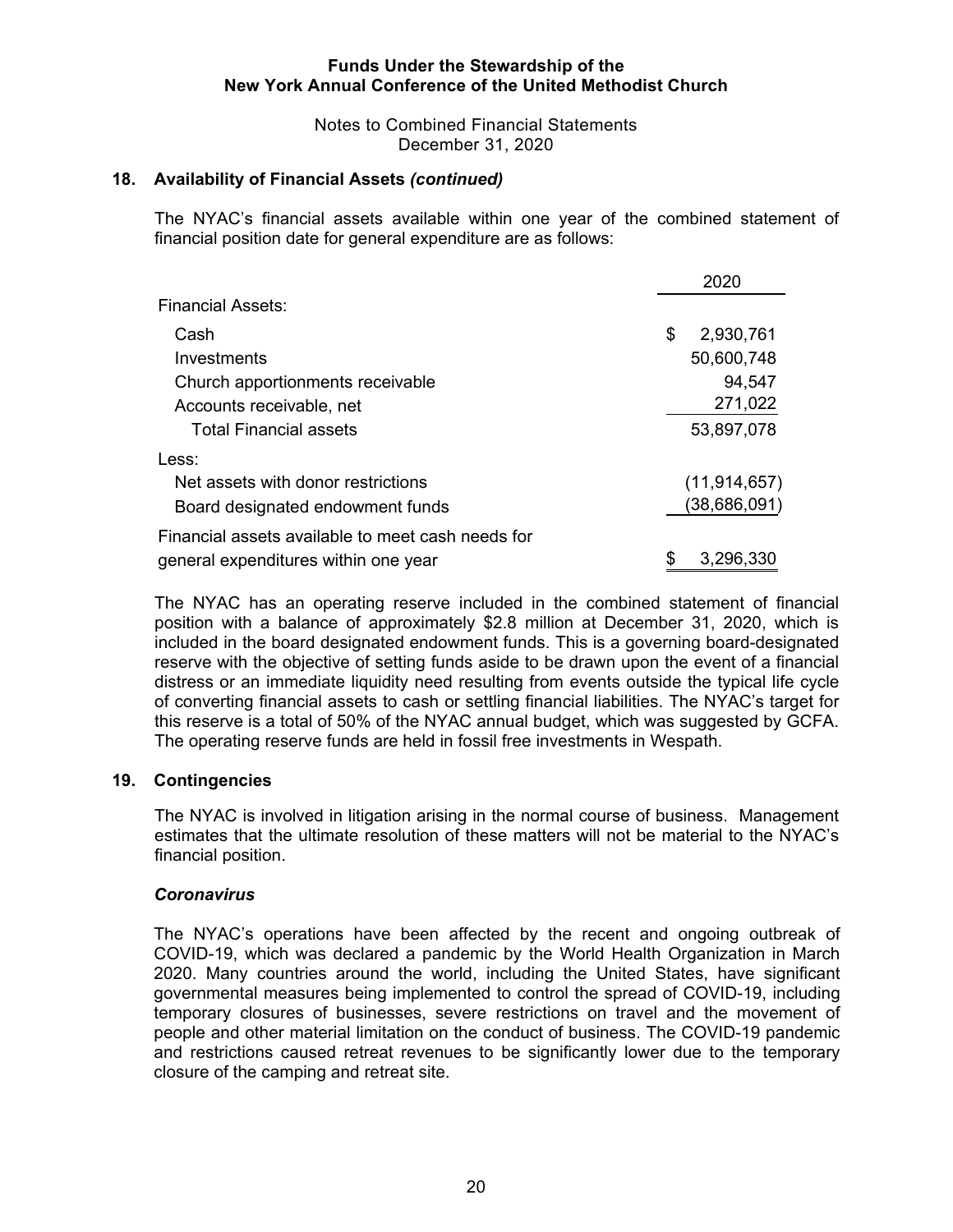Notes to Combined Financial Statements December 31, 2020

## **19. Contingencies** *(continued)*

### *Coronavirus (continued)*

COVID-19 has also resulted in substantial volatility in the global financial markets. The NYAC's investment portfolio has not incurred a significant decline in its fair value since December 31, 2020, however, because the value of the NYAC's individual investments has and will fluctuate in response to changing market conditions, the amount of losses, if any, that will be recognized in subsequent periods, cannot be determined.

The full duration and extent of the COVID-19 pandemic, related business and travel restrictions and changes to behavior intended to reduce its spread are uncertain as of the date these combined financial statements were available for issuance, as the pandemic continues to evolve globally. Therefore, the full extent of any adverse impact on the results of operations, financial position and cash flows in 2021 cannot be reasonably estimated at this time.

#### **20. Subsequent Events**

A Special Session of the General Conference of The United Methodist Church took place February 23-26, 2019 in St. Louis, Missouri. The purpose was to act on a report from the Commission on a Way Forward, authorized to examine paragraphs in The Book of Discipline concerning human sexuality and to explore options to strengthen church unity.

The United Methodist General Conference 2019 delegates passed The Traditional Plan 438 to 384. The Traditional Plan as amended, affirms the church's current bans on ordaining lesbian, gay, bisexual, transgender and queer ("LGBTQ") clergy and officiating at or hosting same-sex marriage.

In February 2020, a diverse, 16-member group of United Methodist bishops, including NYAC Bishop Thomas J. Bickerton and other leaders offered a proposal that would preserve The United Methodist Church while allowing traditionalist-minded congregations to form a new denomination. The separating group would receive \$25 million in United Methodist funds and would retain its local church properties. The proposal required approval at the 2020 General Conference, which was first postponed to 2021 due to the COVID-19 pandemic, and has again been postponed until 2022. These denominational matters could have a significant impact on the future receipts, assets and overall activities of the Conference. However, the effects of these changes cannot be reasonably estimated as of the date of this report.

\* \* \* \* \*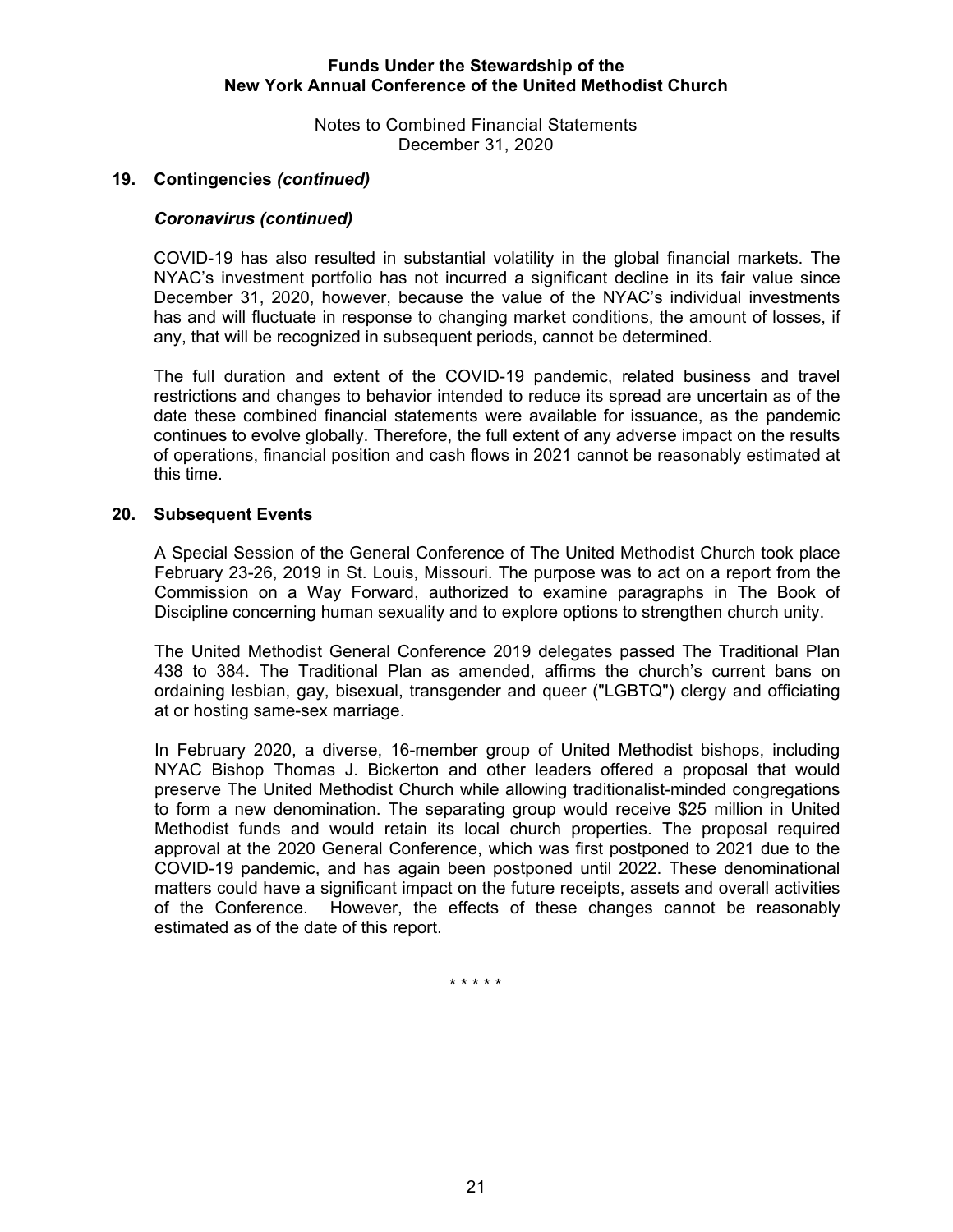Supplemental Information

December 31, 2020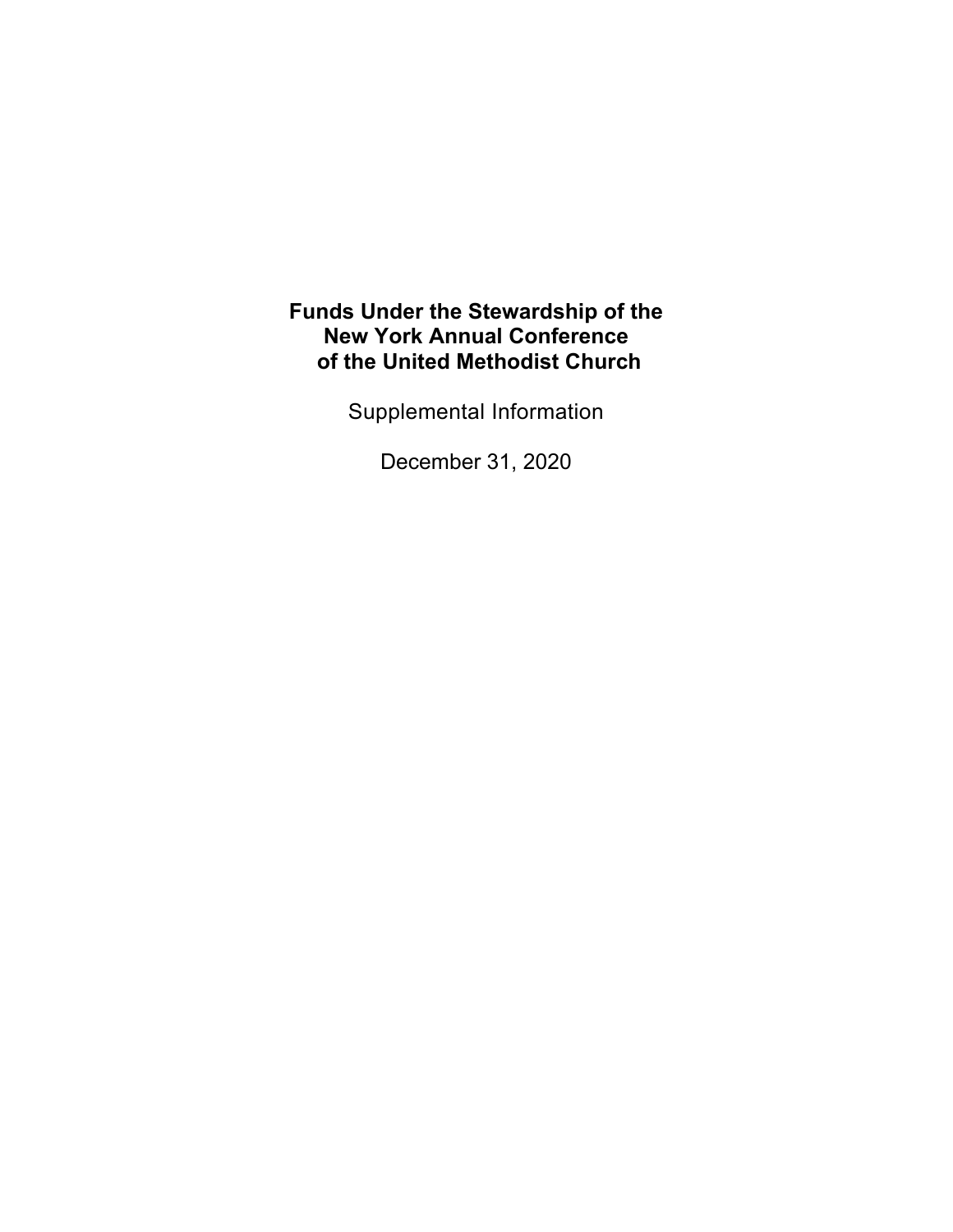December 31, 2020 (with comparative amounts at December 31, 2019) Combining Schedule of Financial Position

|                                                       | 2020        |            |                             |              |                     |             |           |            |                                          |            |                  |                  |            |
|-------------------------------------------------------|-------------|------------|-----------------------------|--------------|---------------------|-------------|-----------|------------|------------------------------------------|------------|------------------|------------------|------------|
|                                                       | <b>CCFA</b> |            | Board of<br><b>Trustees</b> |              | Camping<br>Ministry |             | Sub-Total |            | Eliminating<br>Entries<br>Debit (Credit) |            | Combined         | 2019<br>Combined |            |
| <b>ASSETS</b>                                         |             |            |                             |              |                     |             |           |            |                                          |            |                  |                  |            |
| Cash                                                  | S.          | 2,703,561  | \$                          |              |                     | 227,200     | \$        | 2,930,761  | \$                                       |            | 2,930,761<br>\$  | \$               | 3,207,032  |
| Investments                                           |             | 40,114,139 |                             | 10,158,688   |                     | 327,921     |           | 50,600,748 |                                          |            | 50,600,748       |                  | 41,710,040 |
| Church apportionments receivable                      |             | 94,547     |                             |              |                     |             |           | 94,547     |                                          |            | 94,547           |                  | 63,315     |
| Accounts receivable, net                              |             | 267,109    |                             |              |                     | 3,913       |           | 271,022    |                                          |            | 271,022          |                  | 67,090     |
| Prepaid expenses and other assets                     |             | 122,010    |                             | 223,249      |                     | 9,071       |           | 354,330    |                                          |            | 354,330          |                  | 632,753    |
| Parish development loans receivable, net              |             | 778,572    |                             |              |                     |             |           | 778,572    |                                          |            | 778,572          |                  | 968,055    |
| Due from the Camping Ministry                         |             | 461,327    |                             |              |                     |             |           | 461,327    |                                          | (461, 327) |                  |                  |            |
| Due from CCFA                                         |             |            |                             | 406,170      |                     |             |           | 406,170    |                                          | (406, 170) |                  |                  |            |
| Property and equipment, net                           |             | 38,524     |                             | 6,030,189    |                     | 2,021,813   |           | 8,090,526  |                                          |            | 8,090,526        |                  | 8,702,263  |
|                                                       |             | 44,579,789 | \$.                         | 16,818,296   |                     | \$2,589,918 |           | 63,988,003 | \$                                       | (867, 497) | 63,120,506<br>\$ | \$               | 55,350,548 |
| <b>LIABILITIES AND NET ASSETS</b>                     |             |            |                             |              |                     |             |           |            |                                          |            |                  |                  |            |
| Liabilities                                           |             |            |                             |              |                     |             |           |            |                                          |            |                  |                  |            |
| Church apportionments designated for future periods   | \$          | 58,882     | \$                          |              | \$                  |             | \$        | 58,882     | \$                                       |            | \$<br>58,882     | \$               | 126,314    |
| Accounts payable and accrued expenses                 |             | 969,780    |                             |              |                     | 31,550      |           | 1,001,330  |                                          |            | 1,001,330        |                  | 1,820,737  |
| Deferred revenue                                      |             |            |                             |              |                     | 71,815      |           | 71,815     |                                          |            | 71,815           |                  | 67,561     |
| Due to BOT                                            |             | 406,170    |                             |              |                     |             |           | 406,170    |                                          | (406, 170) |                  |                  |            |
| Due to CCFA                                           |             |            |                             |              |                     | 461,327     |           | 461,327    |                                          | (461, 327) |                  |                  |            |
| Loan payable - Wesleyan Investive                     |             |            |                             | 10,724       |                     |             |           | 10,724     |                                          |            | 10,724           |                  | 101,240    |
| Mortgage payable - U.S. Small Business Administration |             |            |                             |              |                     | 595,740     |           | 595,740    |                                          |            | 595,740          |                  | 611,631    |
| <b>Total Liabilities</b>                              |             | 1,434,832  |                             | 10,724       |                     | 1,160,432   |           | 2,605,988  |                                          | (867, 497) | 1,738,491        |                  | 2,727,483  |
| <b>Net Assets</b>                                     |             |            |                             |              |                     |             |           |            |                                          |            |                  |                  |            |
| Without donor restrictions                            |             | 37,131,662 |                             | 11,144,507   |                     | 1,191,189   |           | 49,467,358 |                                          |            | 49,467,358       |                  | 42,086,812 |
| With donor restrictions                               |             | 6,013,295  |                             | 5,663,065    |                     | 238,297     |           | 11,914,657 |                                          |            | 11,914,657       |                  | 10,536,253 |
| <b>Total Net Assets</b>                               |             | 43,144,957 |                             | 16,807,572   |                     | 1,429,486   |           | 61,382,015 |                                          |            | 61,382,015       |                  | 52,623,065 |
|                                                       | S.          | 44,579,789 |                             | \$16,818,296 |                     | \$2,589,918 | S         | 63,988,003 | \$                                       | (867, 497) | 63,120,506<br>\$ | \$               | 55,350,548 |